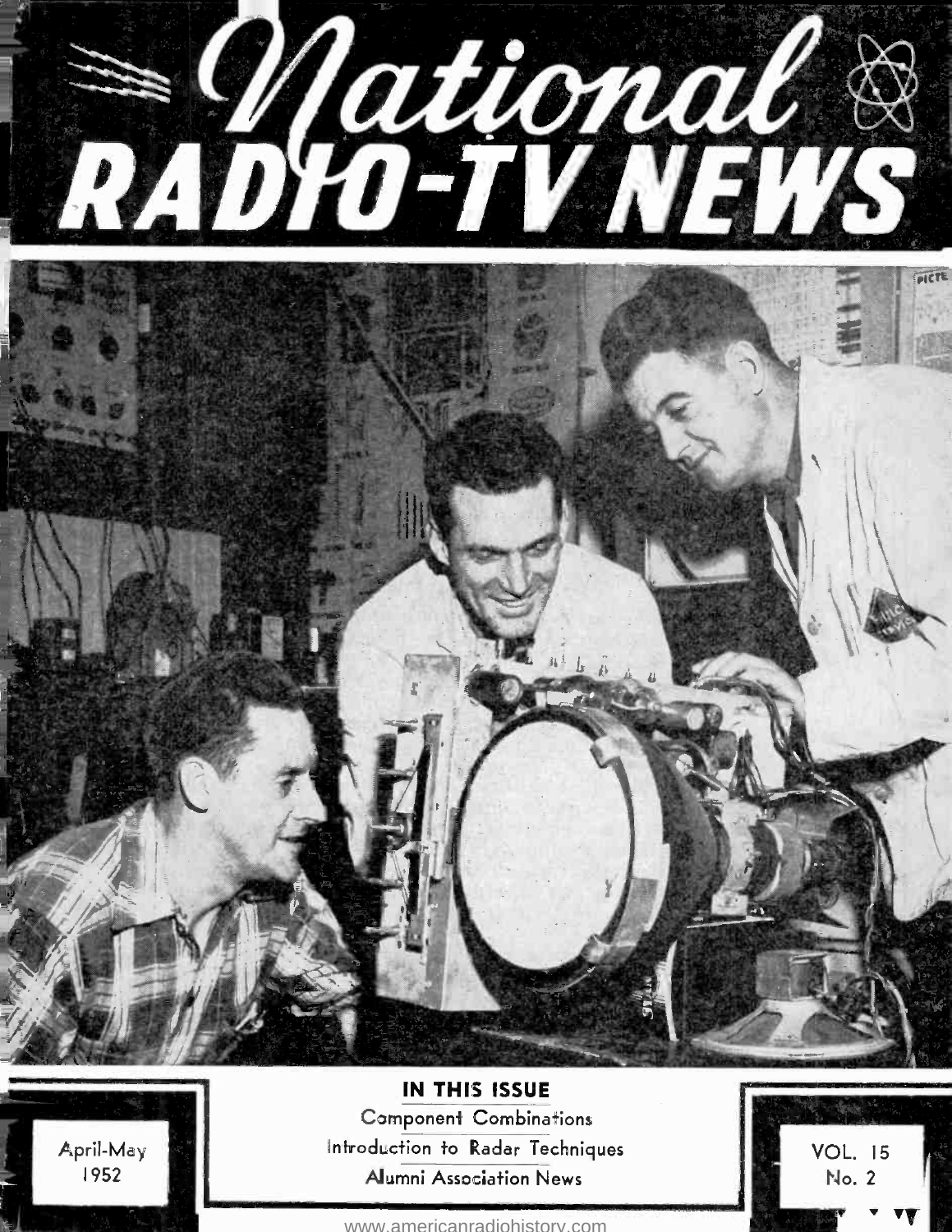

# Honesty is The Best Policy

 $\sqrt{V/E}$  were all taught in childhood that "Honesty  $\boldsymbol{V}$  is the best policy." As we grew older we heard and read things which sometimes caused us to wonder whether this is strictly true or if it is just a pious statement handed down by some who assume respectability but do not always practice what they preach. But in time we learned that while an occasional man makes a little money by shady practices, the really sound successes are built upon a foundation of integrity.

Many years ago, even before the days of Radio, I attended a political rally. Men were debating the merits of their party candidates. I remember one man who talked for about fifteen minutes. His object was to convince his listeners that his candidate was inherently honest. He dwelt at great length on that one point. He made quite an impression.

Then came the time for a man on the other side of the political fence to speak. He said, "My friend has used all of his time in an effort to convince you that his candidate is honest. I feel that he has told you little of importance—not that we are unwilling to concede that his candidate is honest but because I feel you will agree with me that it is no credit to a man to say that he is honest—he is supposed to be honest." With that simple truth he swept aside, in a few words, all the effect of what the other man had spent fifteen minutes to build up.

In the Radio and Television business, as in most businesses, here and there some tricky fellows will pop up with unethical methods for the purpose of gaining a few dollars. Shun these practices like you would the plague. Don't feel that you must meet this competition if it is not strictly honest. Your neighbors will catch up with these unscrupulous fellows soon enough. No man can stay in business long who does not have the full confidence of everyone in his community.

I want every man who carries the stamp of approval of the National Radio Institute to uphold the dignity of the Radio and Television profession and of this institution. NRI men are taught to conduct their business affairs in a manner which must be above reproach. We insist upon that principle, for only through strictly ethical practices is an NRI man worthy of the high regard in which our graduates are held.

"Honesty is the best—and only policy" in life and in business.

J. E. SMITH, President.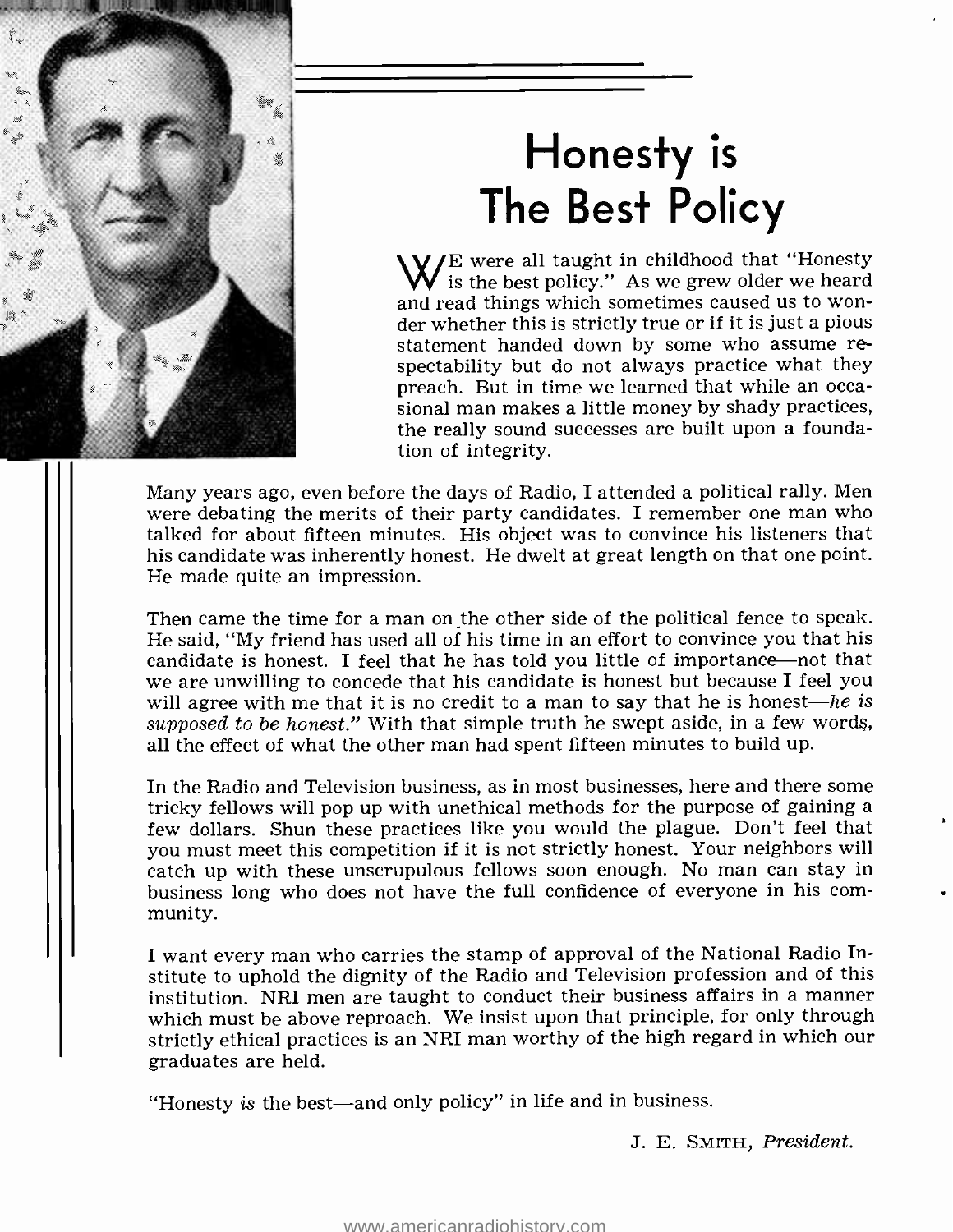# COMPONENT COMBINATIONS In Radio Receivers

## By SEYMOUR D. USLAN

Reprinted from Successful Servicing through the courtesy of John F. Rider Publisher, Inc. and Mr. Seymour D. Uslan.

FROM the point of view of the man who traces<br>Fout the troubles in radio receivers and repairs them, variations in electrical and mechanical de-<br>sign always present a problem. He must acquaint sign always present a problem. He must acquaint<br>himself with these innovations so that he can do<br>negressenting two capacitors and one resistor.<br>a better job. The trend toward the use of new These units are not printed cir special constructions that are used in the radio receivers of today.



Fig. 2. (C) Photograph of a resistor -capacitor combination unit showing on the left, the whole unit, and on the right, a broken one with the resistor inside the ceramic capacitor.

In the Lear portable radio chassis P-10B for example, there are employed specially constructed resistance and capacitance units, called "C and R units." Most of these units are shown schematically as representing a single resistor representing two capacitors and one resistor. These units are not printed circuits but rather, separate resistors and ceramic capacitors so meman to realize that more than one circuit element is represented by this unit.

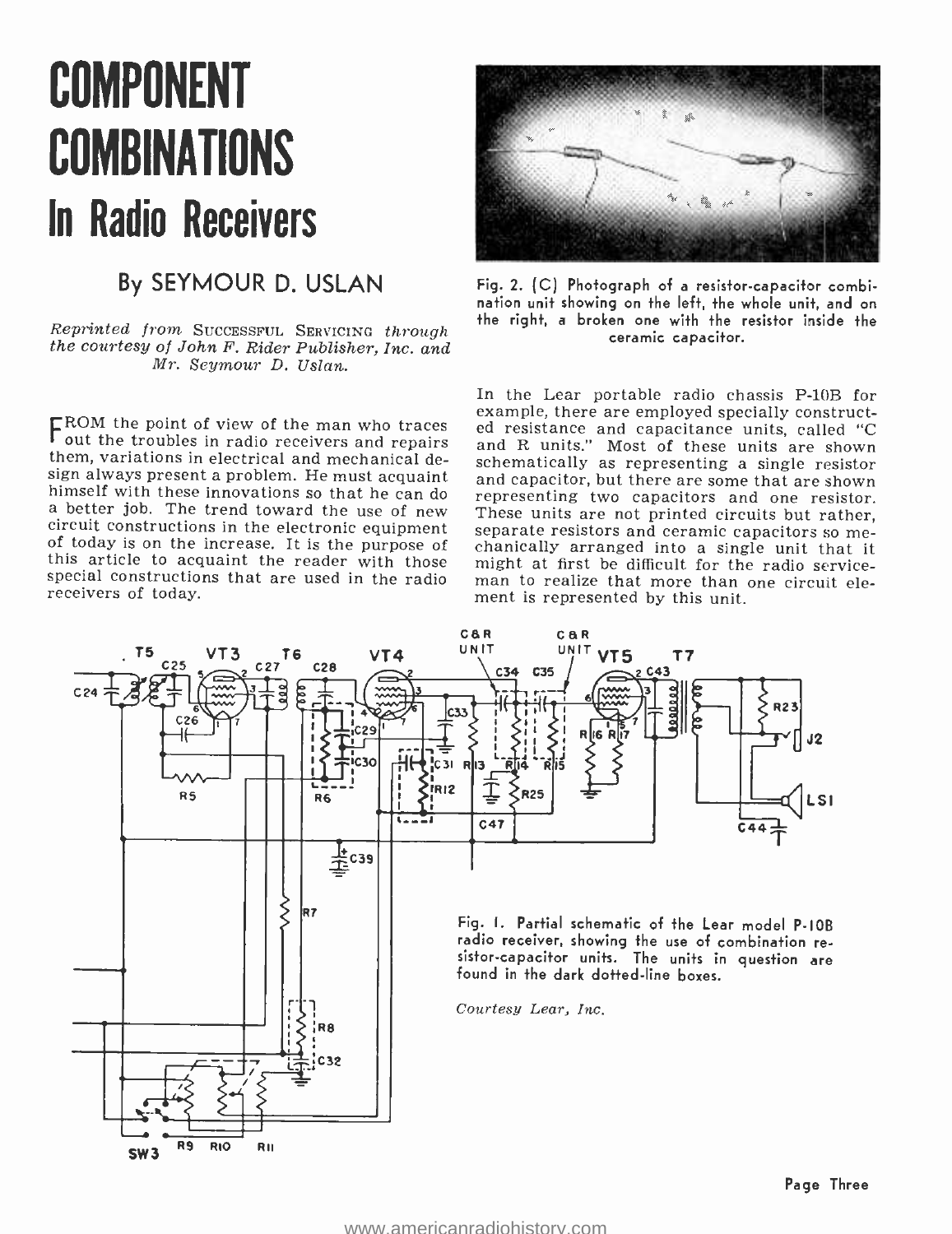

Fig. 2. (A) Drawing of the R12-C3 I unit as it appears in the receiver. (B) Schematic representation of this unit.

The schematic diagram for a section of the P -10B chassis is illustrated in Fig. 1. The units of interest to us are shown enclosed in dashed boxes and are represented by the resistor-capacitor combinations of R8-C32, R12-C31, R14-C34, R15-C35, and R6-C29-C30. The relationship between the schematic representation and the physical unit is somewhat puzzling. In order to visualize the tie -in between the schematic drawing and the unit itself, we will study the con- struction of these units.

### Single Resistor -Capacitor Combinations

in conjunction with a ceramic capacitor. A drawing of the R12-C31 unit (R8-C32, R12-C31, R14- $C34$ , and R15-C35 are identical) as it appears in Since we are dealing with a cylindrical capacitor, the receiver is illustrated in Fig.  $2(A)$ , and the this area is dependent upon two dimensions the receiver is illustrated in Fig. 2(A), and the schematic representation for this unit is shown the length of the metallic coatings that are com-<br>in Fig. 2(B). An actual photograph of two of the mon to each other and the diameter of the in Fig. 2(B). An actual photograph of two of the units is shown in Fig.  $2(C)$  on previous page. This unit consists of a 10-megohm carbon resistor inserted inside a ceramic capacitor. One end of the resistor is soldered to one plate of the capacitor and this connection is brought out as a single Coming back to Fig. 3, it can be seen that the lead, number  $3$  in Fig.  $2(A)$ . Lead number  $1$  acts resistor is not inserted all the way into the celead, number 3 in Fig. 2(A). Lead number 1 acts as the other end of the resistor and lead number 2 is the other end of the capacitor.

In the circuit of Fig. 1 the common lead (3) of the R12 -C31 unit is connected to the control grid of VT4, the other end of the resistor is connected to the cathode of VT4 and R15; the other end of the capacitor is connected to Switch 3 (Direction resistor and one end of the capacitor are tied<br>Finder switch). In order to understand fully the together. At the left-hand side of the ceramic, way the capacitor and resistor are combined, let us refer to the enlarged drawing of this C and R unit as illustrated in Fig. 3. From this isometric cross-sectional drawing the individual resistor and capacitor are readily evident.

unit, as well as of the others, is the ceramic capacitor. The capacitor has two separate metallic coatings. One coating is on the inside of the ceramic cylinder and the other coating on the outside of the ceramic. These two metallic coatings represent the plates of the capacitor. The exact amount of capacitance represented by



Fig. 3. Enlarged isometric cross -section of the R12 -C13 unit.

Each unit consists of a single carbon resistor common area between the two metallic plates;<br>in conjunction with a ceramic capacitor. A draw-<br>the greater this area, the higher the capacitance. this capacitor is determined by a number of factors. One factor is the dielectric material separating the two metallic coatings, which in this case is, of course, the ceramic material. The distance of separation between the metallic plates is another factor-the smaller the distance, the greater the capacitance. For the capacitor under discussion this means the small- er the thickness of the ceramic cylinder, the larger the capacitance. The final factor in determining the value of the capacitance is the

> Since we are dealing with a cylindrical capacitor, the length of the metallic coatings that are comceramic cylinder. The greater this length and the larger the diameter, the greater the area will be and, hence the larger the capacitance.

The interesting constructional details of this ramic. The exact length is determined by the Coming back to Fig. 3, it can be seen that the ramic capacitor. At the right-hand end of the unit some solder is inserted into the ceramic cylinder and takes on the approximate shape shown in the drawing. This solder is used to make electrical contact between the metal end of the resistor and the inside metallic plate of the capacitor. In this manner one end of the resistor and one end of the capacitor are tied a piece of wire is wrapped around the outside of the capacitor a few times and then soldered to the outside metallic plate of the ceramic cylinder. This connection serves as the other lead of the capacitor. The metallic plates do not necessarily cover the whole length of the ceamount of capacitance desired.

> In the drawing of Fig. 3, the heavy lines indicate the metallic coatings of the capacitor. After assembly this completed C and R unit is covered with a white coating of some insulating material.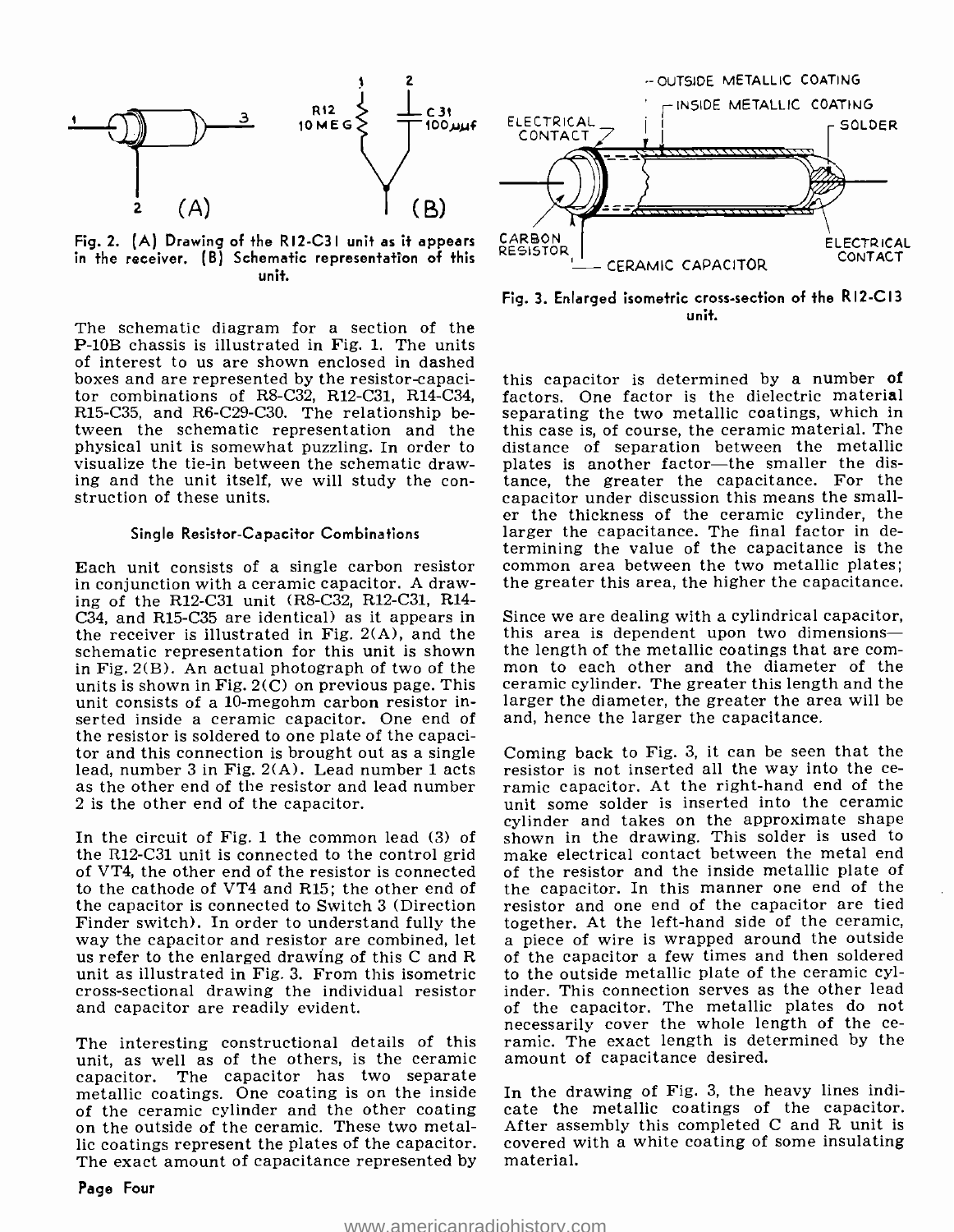

Fig. 4. Partial schematic of the Motorola radio chassis HS-211 and HS -230 with "CR" units.

## Two Capacitor-One Resistor Combinations

Motorola radio chassis HS -211 and HS -230 shown in Fig. 4. From the drawing of this unit as shown<br>in Fig.  $5(A)$ , and the photograph shown in Fig. 5(C), it is difficult to conceive how it is equiva-<br>lent to these three circuit components. The schematic diagram of this unit appears in Fig. 5(B).

This three -element unit only has three external leads. Lead number 1, around the middle of the unit, represents the common connection between the two capacitor components. Each of the other



Fig. 5. (A) Drawing of a unit composed of two capacitors and one resistor. (B) Schematic representation of this unit. (C) Photograph of this unit.

The second unit of interest to us electrically pacitor. Thus, there is a capacitance of 50  $\mu\mu$ f consists of two capacitors and one resistor com-<br>posing CR-1, in the partial schematic of the deals 1 and 2 and also betwe two leads represents the connection between one end of the resistor and one plate of the ca-<br>pacitor. Thus, there is a capacitance of 50  $\mu\mu$ f 1 and 3 of the drawing of Fig.  $5(A)$ . A  $47,000$ -2 and 3.

This unit is employed as the diode filter in the

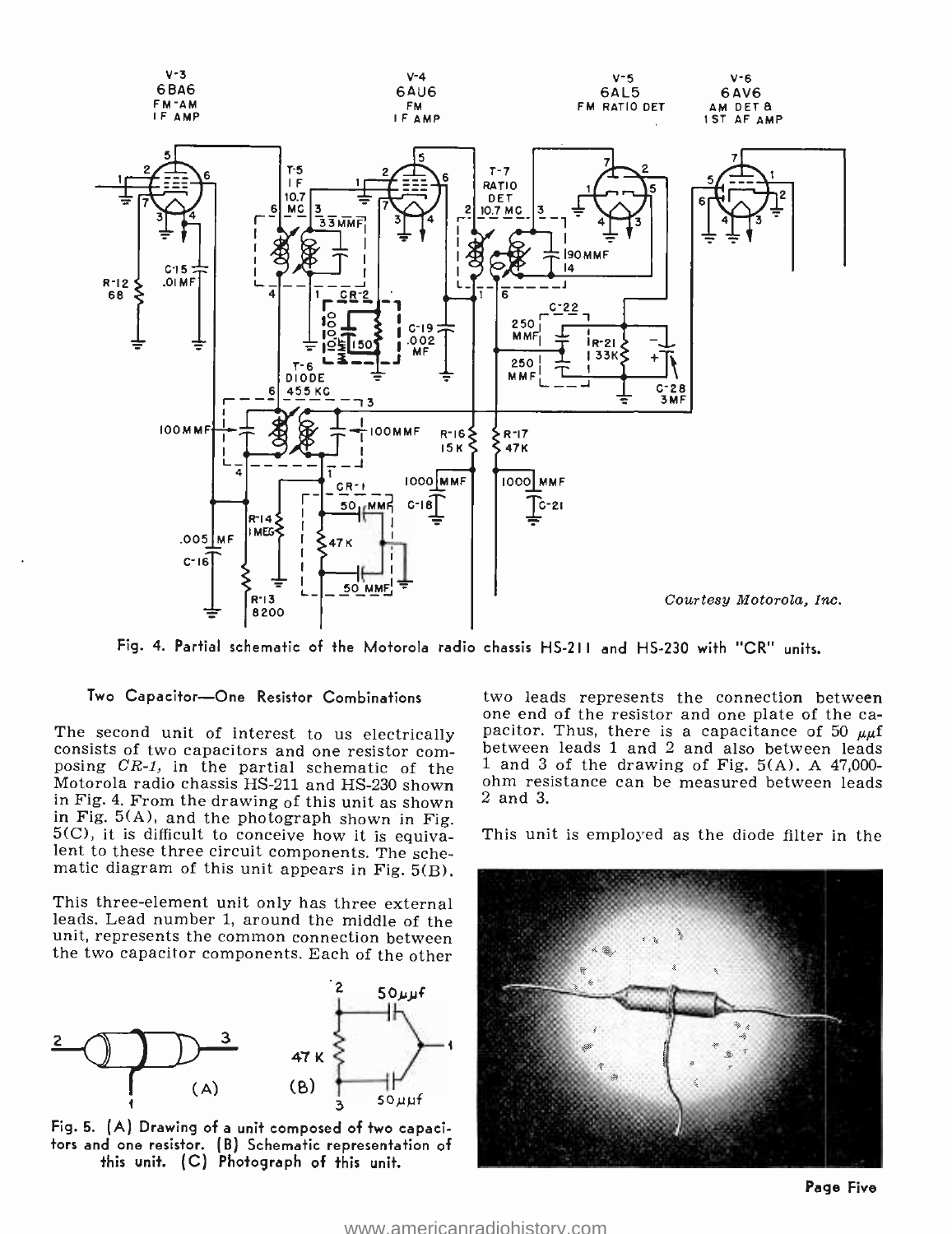

composed of two capacitors and one resistor.

AM detector circuit of the receiver, as can be seen in Fig. 4. When wiring this special construction into the circuit, lead number 1 must be grounded. Since each capacitor is 50  $\mu\mu$ f in value, it does not matter which of the other leads<br>is connected to the detector transformer; even if leads 2 and 3 were interchanged, the circuit of this unit would still be the same.

Let us examine the construction of this double capacitor and resistor combination. A detailed isometric cross-sectional drawing appears in plate of the capacitor. A detailed isometric cross-<br>Fig. 6. A single carbon resistor and one ceramic sectional drawing of this unit appears in Fig. 8. Fig. 6. A single carbon resistor and one ceramic sectional drawing of this unit appears in Fig. 8.<br>cylinder is used to form this special filter net- The heavy lines on the ceramic indicate the mecylinder is used to form this special filter network. The interesting thing about this unit is the method of plating the ceramic.

The outside of the ceramic is covered with a metallic coating, as shown by the heavy solid line in the drawing. The inside of the ceramic also has a metallic coating, as indicated by the serted inside the capacitor makes electrical con-<br>heavy lines; however, this coating is not con- tact between the inside plate of the capacitor heavy lines; however, this coating is not con- tinuous but is split at the center. Considering the ceramic capacitor as is we find that we have three separate plates.

Centered inside the ceramic cylinder is the carbon resistor. At each end of the unit some for a short distance on the inside of the ceramic, solder is inserted. Each end of the resistor, but does not make contact with the inside metherefore, makes electrical contact with a separate metallic plate at the inside of the ceramic. A piece of wire is wound around the outside of the ceramic and soldered to the metallic coating. This latter wire is centered on the unit. the capacitor is d<br>From the drawing of Fig. 6 we find: as that of Fig. 3. From the drawing of Fig. 6 we find:

1. That the outside metallic coating represents the common plate of the two capacitors, with the center wound wire as its connecting lead.

2. That a capacitance exists between either end of the unit (which represents a connection between one end of the resistor and one of the other plates of the capacitor) and the center<br>lead. This capacitance is determined primarily by the common area of the two metallic plates of the capacitor, the distance between the plates, and the length of the inside metallic plate.

After assembly this unit is covered with a white insulating coating similar to the other C and R unit.

## Parallel Capacitor-Resistor Unit

ramic capacitor. In this unit, however, there are<br>Fig. 6. Detailed isometric cross-section of the unit only two exposed leads indicating that the re-A drawing of the  $CR-2$  unit in the Motorola schematic as it normally appears is shown at (A) in Fig. 7, in conjunction with its schematic diagram which appears in part (B). It consists sistor and capacitor are already in parallel.



Fig. 7. Drawing and schematic of the Motorola CR-2 unit.

Each end of the resistor is soldered to a different plate of the capacitor. A detailed isometric crosstallic plate of the capacitor. The interesting detail about this unit is the method of making contact between each end of the resistor and the plates of the capacitor.

At the right-hand end, the solder which is inserted inside the capacitor makes electrical conand the resistor. The left-hand end of the unit has the same physical appearance as the right end. However, from Fig. 8 we see that the outside metallic plate of the capacitor is flush to the left -hand end of the ceramic and continues for a short distance on the inside of the ceramic, tallic coating. By placing some solder inside this end of the capacitor, there is effectively an electrical contact between the outside plate and the other end of the resistor. The capacitance of the capacitor is determined in the same manner

Units such as these will probably be used in greater quantities as time goes on. From the manufacturing viewpoint, their use saves time in assembly operations. For example, the three components of the diode filter of Fig. 5 would normally require 6 separate connections, 2 for each components; but only 3 are required with this special unit.

This also means that the serviceman would have less work to do if all of the components have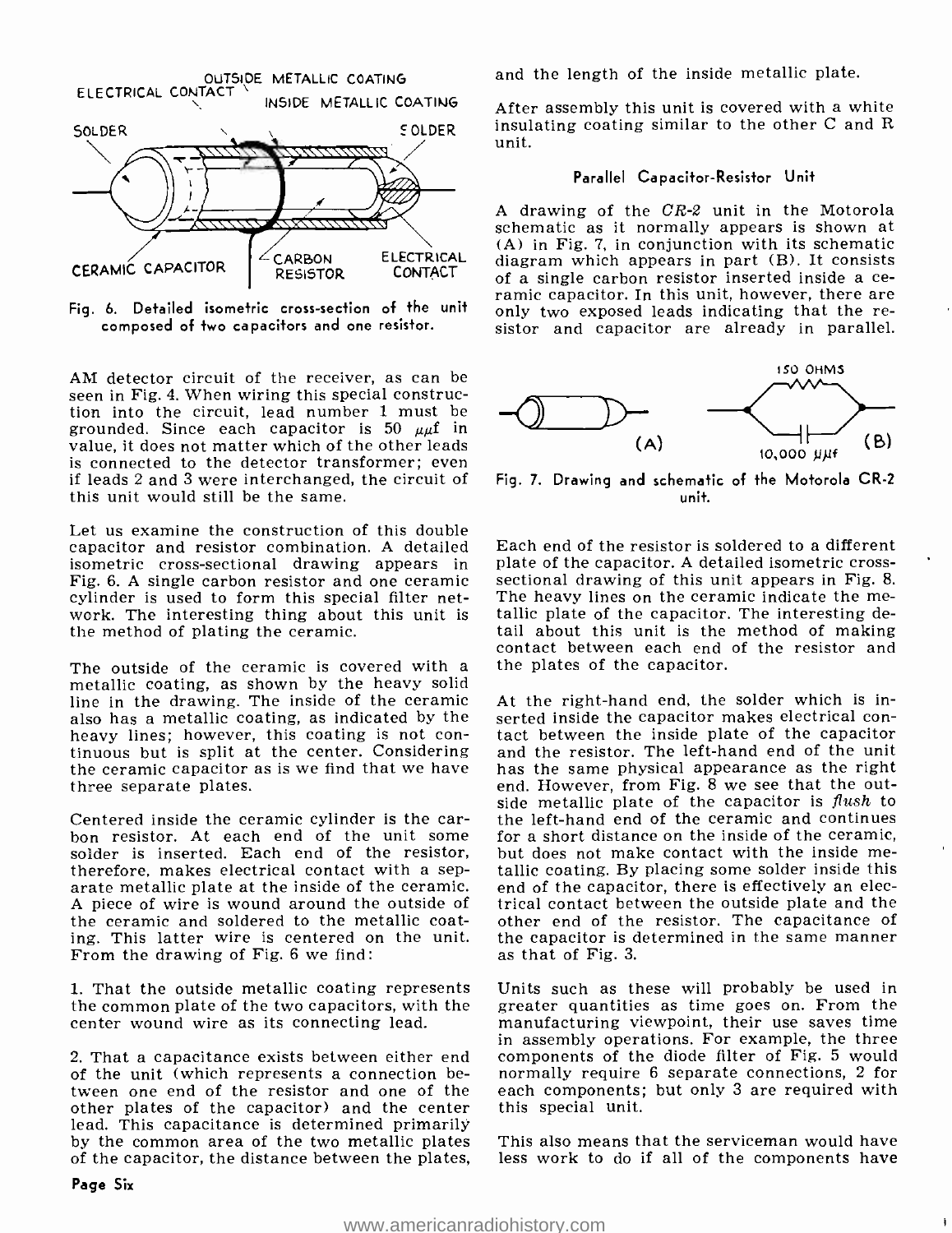

Fig. 8. Cross-sectional diagram of the CR-2 unit.

to be changed. However, this is not the usual case. Thus, if any one element in these special C and R units were to become defective, the complete unit would have to be changed. If these special units are not available, then standard components of proper size and ratings can be used if there is enough space for them.

## Our Cover Photograph

 $-\cdots -n r$  i

conclude that Television repairing is fascinating work. This photo was posed in the Television shop of NRI Graduate Paul G. Miller, 329 West<br>Wayne Street, Maymas, Ohia, Graduate Miller, ment by taking out the screws found in the four Wayne Street, Maumee, Ohio. Graduate Miller appears on the left. Others in the photograph corners of the panel. Closely observe the meare Eldon Flogans and Robert F. McCullough. Graduate Miller recently wrote:

"After the fifteenth lesson, I began doing re- pair jobs, and by the twenty- eighth lesson, <sup>I</sup> course and \$50 more. Thanks to NRI, I am now<br>the owner of the Miller Radio and Electrical Appliance Company. The training which I re- ceived from NRI enables me to do fast, thorough, and practical repairs.

"Thanks to you and your training, I grossed over \$40,000 in the TV field in one year. Almost every week boys come to me asking about training in Radio and Television. I tell them all to write to you, and I also state to them that if<br>they will take your course and follow it, they can have employment with me. I am sending<br>the new photo so that you will be better able<br>to show prospective students what our school can do. I was formerly an automobile worker."

## Radios (wireless receiving sets) in Use

 $\frac{1}{n}$  r i  $\frac{1}{n}$ 

More than half the radios now in use would appear to be located in the United States, according to the data given in the UNITED NATIONS STATISTICAL YEARBOOK for over 110 countries. Between 1938 and 1950 the number of radios estimated to be in use in the United States more than doubled. Among the larger countries<br>a notable increase occurred in Italy where there<br>were 3 times as many radios in 1950 as in 1938. The greatest percentage increases over prewar took place in the less developed countries. Thus, thousands) rose from 39 to 133 in French Mo-<br>rocco, from 2 to 35 in the Dominican Republic, from  $3$  to  $20$  in Nicaragua, from 64 to 343 in India and from  $46$  to  $301$  (1949) in Turkey.

## New Tube Test Data for Model 69 NRI Tube Testers Which Were Purchased Before March 15, 1952

 $n r$  i

Judging by the looks of the intent group of the latest revised paper roll chart filler is now<br>technicians in our cover photo, one would surely available from NRI for one dollar, postpaid. Read carefully. If you received your Model 69 Tube Tester from NRI after March 15, 1952, you received the latest revised chart in your instrument. For those who purchased their Model 69 Tube Testers from NRI before March 15, 1952, available from NRI for one dollar, postpaid.

> The new chart is easily installed. All you need to do is remove the front panel of the instrucorners of the panel. Closely observe the meremoving it. Fasten the new roll chart to the wooden rollers using scotch tape. Test the opment back together.

## r------<br>! ORDER BLANK FOR MODEL 69 REVISED ROLL **CHART**

National Radio Institute, Supply Division 16th & U Sts., N.W. Washington 9, D. C.

Enclosed is \$I.00.\* I received my Model 69 before March 15, 1952. Please send me a new paper roll chart filler, postpaid.

| Name   Student No. |
|--------------------|
|                    |
| City Zone State    |

'If you live in the District of Columbia, please en- close an additional 2c for D.C. sales tax. (Total \$1.02.1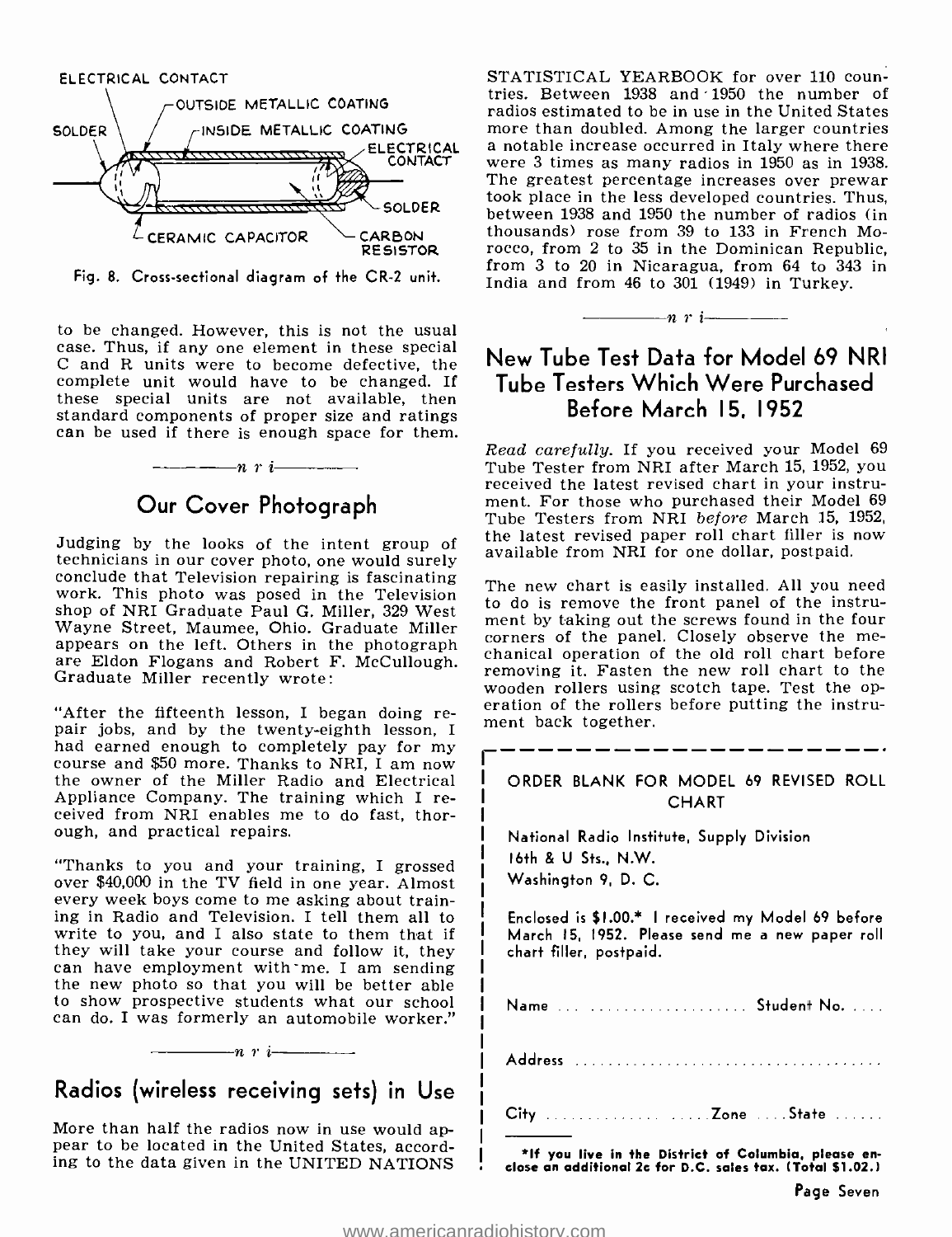# Introducing the New NRI Professional Vacuum Tube Voltmeter

 $W_{\text{amount}}$  believe this VTVM is the top performer among low-priced Vacuum Tube Voltmeters. It's accurate, good looking, easy to operate. It has a wide selection of ranges, is stable and dependable, light in weight, small and compact. Only because we buy these VTVM's in large quantities direct from a well-known instrument maker, are we able to offer this value exclusively to NRI men.

### The Advantages of a Vacuum Tube Voltmeter

Essentially, a VTVM uses the amplifying ability of vacuum tubes to increase greatly the sensitivity of the basic voltmeter. The NRI Professional VTVM, Model 11, uses a sensitive 200 microampere . meter movement in a balanced dual triode bridge vacuum tube circuit, which results in a constant input impedance of 11 megohms on all dc voltmeter ranges. This means that you can ignore the loading effects of the do voltmeter even when making measurements in critical radio and television circuits. AC volts and resistance are also measured with the sensitive circuit. The meter movement is electronically protected against reasonable overloads.

### Provides Five Basic Types of Measurements

- 1. DC Volts-Six ranges, 0-1200 volts, provide for all basic do measurements in Radio and Television. With High Voltage TV Probe (available at extra charge), dc range is extended to 30,000 volts. Voltmeter polarity switch<br>eliminates reversing leads. For correct polarity just change polarity switch. Detachable 1 meg isolating probe for dc measurements minimizes capacitive effect of leads on critical circuits.<br>2.AC Volts—Six ranges, 0-1200 volts, cover
- supersonic frequencies. Frequency response flat from 25 cycles to 1 mc  $\pm$  3 db up to 3 mc, with input capacity of 225 mmf.
- 3. Ohmmeter Measurements--Up to 2000 megohms in six overlapping ranges. This permits measurement of extremely small and large resistances. Tests condensers for leakage and opens. Low ohms scale for checking coil windings. One zero adjustment serves all six ranges.
- 4. Zero Center Scale Shifts electrical zero of<br>the dc voltmeter from left end of scale to cenof measurement in balancing FM and TV discriminator circuits, or in making measure-



ments of unknown polarity. Six ranges 0 to  $\pm$  600 volts.

power frequencies, audio frequencies, and DC blocking condenser on ac ranges permits 5. Output Measurements in connection with alignments. High do sensitivity makes the Model 11 ideal for avc output measurements. measuring signal at plate of output tube.



ter of scale in a jiffy. A very important type Detachable isolating probe for dc measure-<br>of measurement in balancing FM and TV dis- ments. Included with each Model 11, VTVM, Universal test leads. Insulated alligator clip. Detachable isolating probe for dc measure-<br>ments. Included with each Model 11, VTVM,<br>as standard equipment, at no extra charge.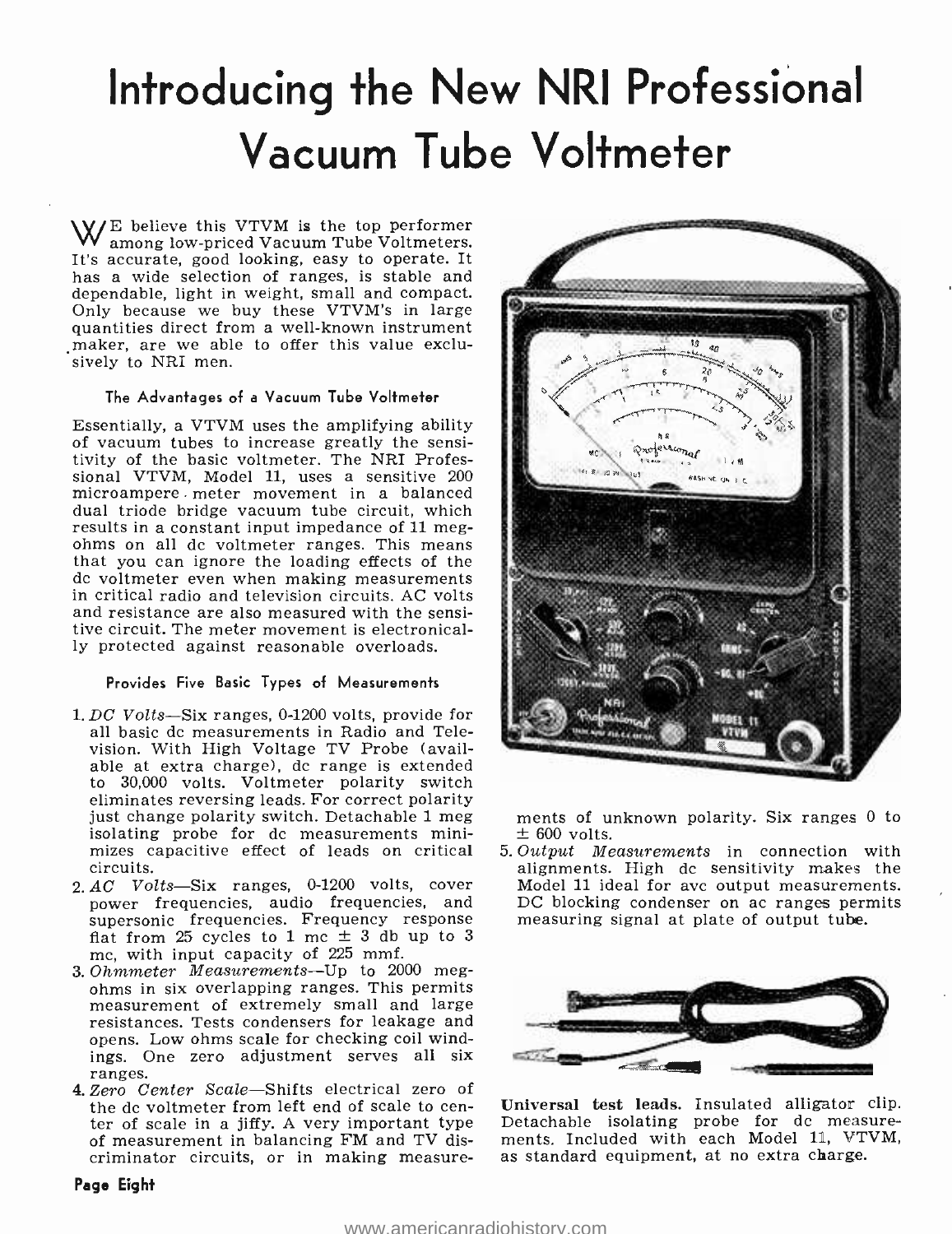|              |            | Eighteen Separate Ranges                    |
|--------------|------------|---------------------------------------------|
| $_{DC}$      | AC         |                                             |
| <b>Volts</b> | Volts      | Ohms                                        |
| $0 - 3$      | $0 - 3$    | 0-2000 (20 ohms center scale)               |
| $0 - 12$     | $0-12$     | 0-200K (2000 ohms center scale)             |
| $0 - 30$     | $0 - 30$   | $0-2$ Megs $(20,000)$ ohms center<br>scale) |
| $0 - 120$    | $0 - 120$  | 0-20 Megs (200K ohms center<br>scale)       |
| $0 - 300$    | $0 - 300$  | 0-200 Megs (2 Megs center scale)            |
| 0-1200       | $0 - 1200$ | 0-2000<br>Megs (20 Megs center<br>scale)    |

Panel: Handsomely etched, black enameled<br>field, contrasting white aluminum characters.

- *Case:* Black, durable molded bakelite, with per-<br>spiration proof plastic handle, over-all size:<br> $7\frac{1}{8}$ " x  $5\frac{1}{2}$ " x 3".
- *Meter:* 200 microampere, double-jewelled  $D'Ar$  Sent express charges collect. Please use order sonval construction,  $\pm$  2%. Large 4%" x 41%" blank below. (Personal checks should be certimeter scale-easy to read.

Actual Weight: 4 lbs. Shipping Weight: 6 lbs. Waiting for checks to clear.)<br>
Includes: Operating instructions and schematic<br>
AC-DC-Ohms cable, detachable alligator clip,  $\begin{bmatrix} - & - & - & - & - & - \end{bmatrix}$  was cable.

two  $1\frac{1}{2}$  volt flashlight cells, and detachable<br>1 Meg dc isolating probe.<br>Tubes: One 12AU7; One 6 x 4, selenium rectifier.<br>Power Required: Operates only on 50-60 cycles,<br>110-120 volts ac.<br>Warranty: Standard 90 day RT

Compare the NRI Professional VTVM with<br>other instruments of this type. For quality and<br>price you will find yourself coming back to<br>the NRI VTVM as your best buy. We sincerely<br>believe this instrument is unsurpassed in quali



High Voltage TV Multiplier Probe available at Extra Charge. Extends dc volts range to 30,000 volts for SAFE high -voltage TV measurements. Molded polystyrene head, heavy-duty bakelite handle with two-inch high voltage barrier. Ce-<br>ramic, helical film-type cartridge multiplier re-<br>sistor. Over-all length 121/2 inches. Instructions<br>included. Price, \$8.00.



Crystal Detector High Frequency Probe available at Extra | N Charge. Gives positive peak voltage values for sine-wave voltages<br>up to a maximum peak up to a maximum peak value of 120 volts.

 $Frequency$  range up to  $250$  mcs. Well-made probe, shielded lead, and connector. Instructions included. Price, \$6.65.



Custom Designed Leather Instrument Case available at Extra Charge. Genuine -top -grain heavy Cowhide. Includes a tool and test lead compart- ment. Water -proof lined suede interior. Adjustable hand or shoulder strap. Positive snap -lock. Richly finished in dark brown. An optional accessory. Price, \$9.50.

## Sold Only To NRI Students and Graduates

Sent express charges collect. Please use order fied to avoid delay of 10 to 15 days in shipment

| USE THIS BLANK TO ORDER YOUR VTVM                                                                                                                                                |         |                                               |
|----------------------------------------------------------------------------------------------------------------------------------------------------------------------------------|---------|-----------------------------------------------|
| NATIONAL RADIO INSTITUTE<br>16th and You Sts., N.W.<br>Washington 9, D. C.                                                                                                       |         |                                               |
| I enclose \$ (certified check, money order<br>or bank draft) for which send me, by Railway Ex-<br>press, charges collect, the items I have indicated<br>in the box on the right. |         |                                               |
| One NRI Professional<br>Vacuum Tube Volt-<br>meter, Model II, in-<br>cluding Universal test                                                                                      | Price   | Write price<br>here and<br>add this<br>column |
| leads, insulated alli-<br>gator clip, and<br>detachable isolating<br>probe for dc mea-<br>surements<br>.                                                                         | \$38.50 |                                               |

| One Crystal Detector<br>High Frequency Probe                  | 6.65                  |  |
|---------------------------------------------------------------|-----------------------|--|
| One High Voltage TV<br>Multiplier Probe                       | 8.00                  |  |
| One Leather Instrument<br>Carrying Case                       | 9.50                  |  |
| (If you live in Washington, D. C.,<br>add 2% D. C. Sales Tax) |                       |  |
|                                                               | Total amount enclosed |  |
| Name Student No.                                              |                       |  |
| Address                                                       |                       |  |
| City  State                                                   |                       |  |
| Express Office                                                |                       |  |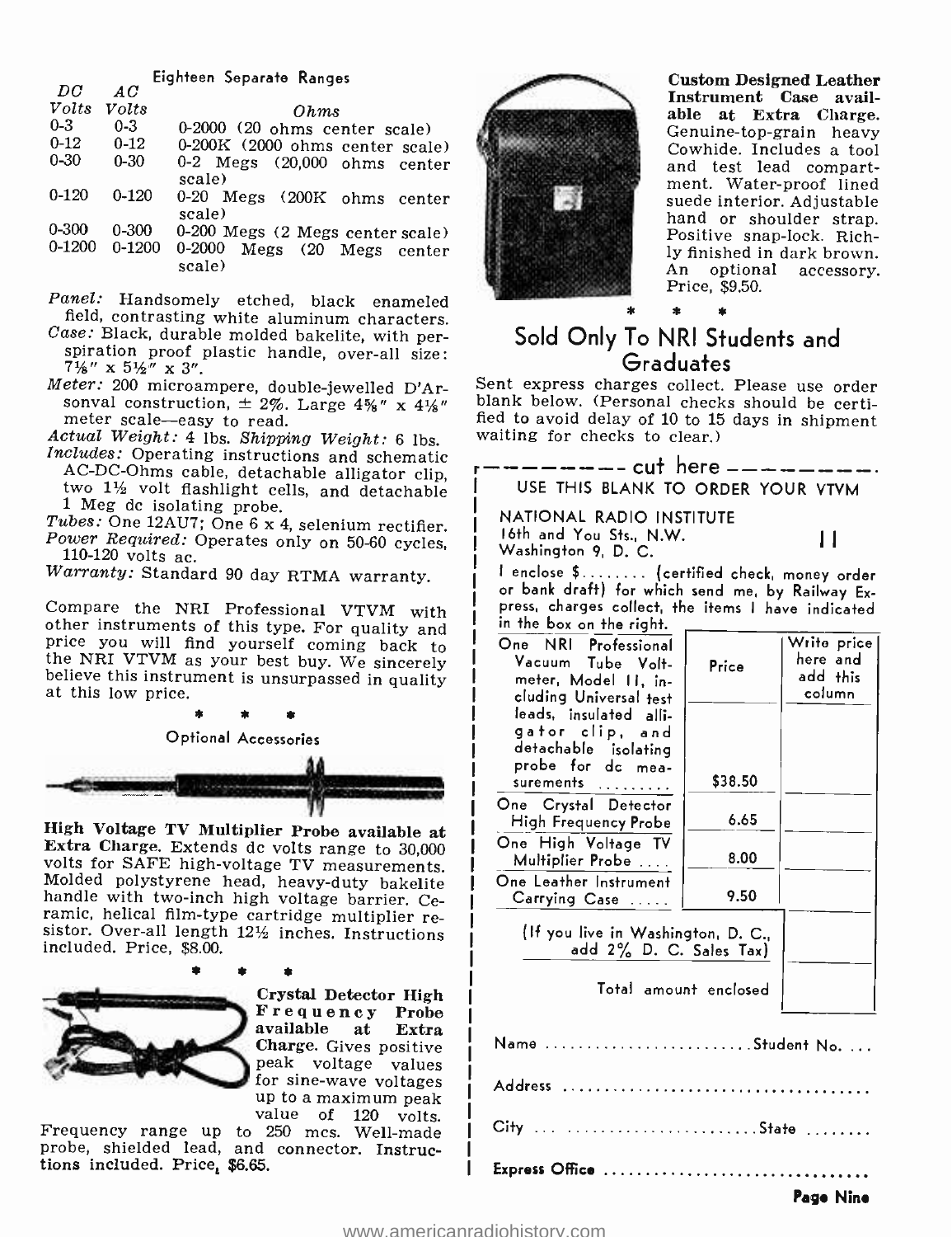# Introduction to Radar Techniques

## By the Engineering Department, Aerovox Corporation

Reprinted through the courtesy of the Aerovox Research Worker

## The Radar System

THE use of Radio Detection and Ranging, more<br>commonly abbreviated "RADAR," played an<br>important part in determining the outcome of World War II. Although overshadowed in the final stages of the hostilities by the more spectacular atomic bomb, few military tacticians doubt that radar played a more decisive role in securing Allied victory. Even more important is the fact that this electronic instrument is finding an ever-widening sphere of usefulness in peace time applications. Radar has become a permanent part of the field of radio, not only as a dependable aid to marine and airborne navigateorological stations throughout the world. Its use as a traffic control device for measuring the speed of automobiles traveling on highways has also been announced. Such uses are only a few of the many which will ultimately be found for this principle. Radio technicians in coastal areas have already found a lucrative field of endeavor in the installation and maintenance of marine radar equipment on fishing boats and ferries. In short, radar has emerged from the laboratories and military field of operations, and has become a part of the everyday civilian scene.

### Historical Notes

i.e., the detection of surrounding objects or obstacles by echoes reflected from them, is not new. In nature, the radar system has been used for as long as wild geese and other migratory birds have navigated through darkness and overcast by "honking" or making other sounds whose echoes warn of approaching obstacles. See Fig. 1. Bats too, are credited with masterful blind navigation by uttering a series of short, supersonic squeaks and interpreting the echoes from are generated by the transmitter. These intense<br>these in terms of range and bearing information. "bursts," which may be only one millionth of a these in terms of range and bearing information. Man has utilized the same scheme to some extent in navigating rivers and harbors. Old skippers of ferries, river boats, and coastwise steamers have been known to develop a remarkable faculty for determining their bearings despite fog or darkness by listening to distinctive echoes passing craft. Many such men of long experi-<br>ences and practiced ear claim to be able to differentiate between rocky or wooded coast lines, as in such a manner that the sweep starts across<br>well as glean a good estimate of the size and ithe face of the scope at the time of each transtype of a passing vessel, by the nature of the returned echo.



EARLY AIRBORNE RADAR Fig. I

Historically, the use of the basic radar principle, countries. As a result, successful radar systems<br>i.e., the detection of surrounding objects or ob-<br>were developed almost simultaneously during the The first use of electronic radar is attributed to Sir Watson -Watt in England, in 1935, although the technique of detecting the echoes of short pulses of radio frequency and energy had been used much earlier (1925) by Breit and Tuve to measure the height of the ionosphere. This work suggested the possibility of obtaining echoes from aircraft and other objects smaller than the ionosphere to a score of workers in several major countries. As a result, successful radar systems late thirties in France, England, Germany, and America.

## The Basic Radar System

The fundamental elements of a radar system are shown in Fig. 2. Very short pulses of radio frequency energy which recur at regular intervals are generated by the transmitter. These intense second in duration, are radiated by the antenna in a narrow beam. These waves propagate through space with the speed of light and, upon striking a reflecting object, are returned to the receiver as an echo. The output of this receiver is connected to the vertical plates of an oscilloscope. The horizontal plates of this 'scope are driven by a linear, saw -tooth sweep generator which is synchronized with the transmitter pulses in such a manner that the sweep starts across mitter pulse. Received echoes then form small vertical "pips" on the base line which represent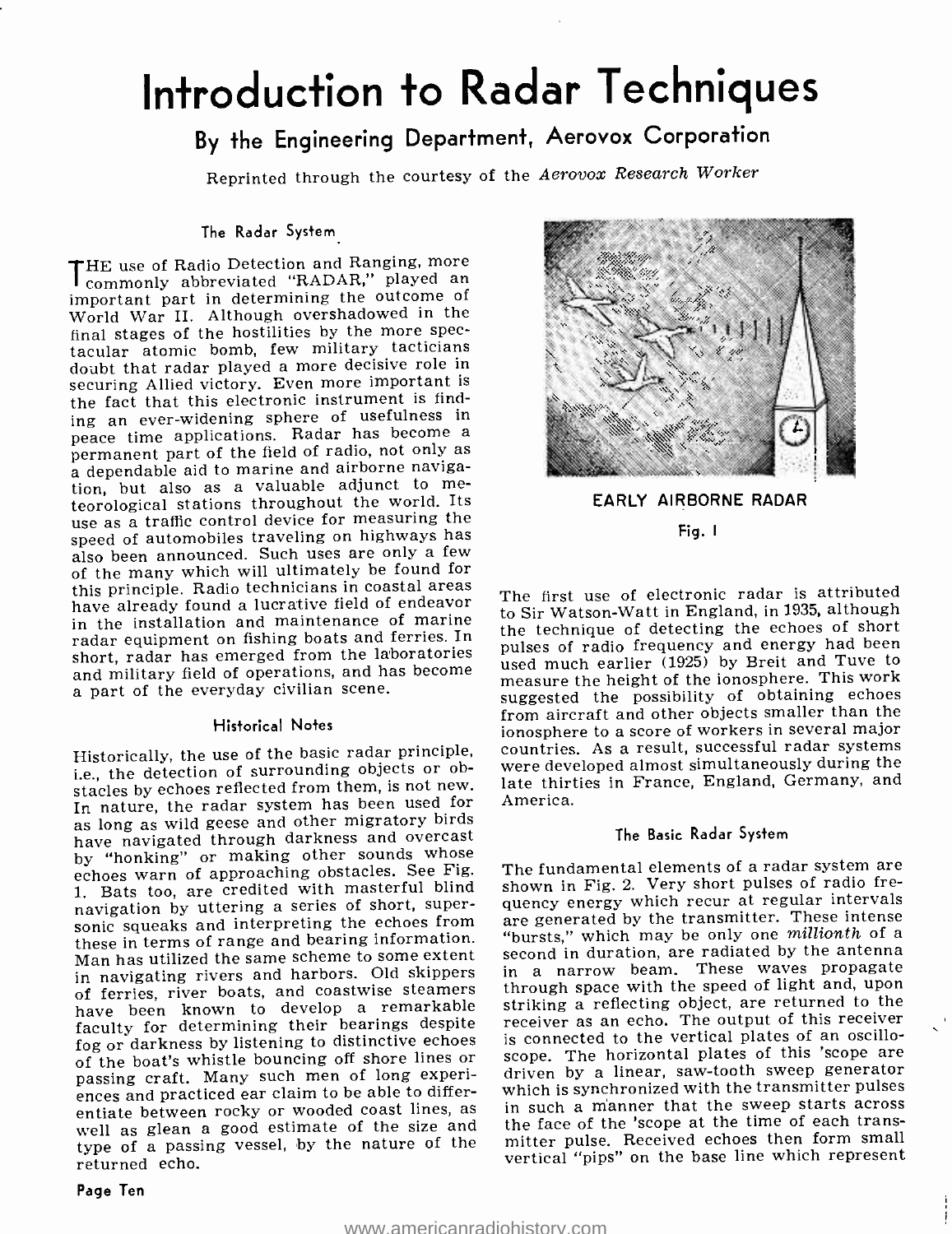

## COMPONENTS OF ELEMENTARY RADAR SET Fig. 2

reflecting objects at distances indicated by their positions on the time base. See Fig. 3.

velocity, the range of a target indicated on the display oscilloscope may be accurately de-<br>termined by measuring the time elapsed between<br>the transmission of a pulse and the reception of an echo. This is easily done since the 'scope are achieved by using large, highly directional sweep is linear with time and so can be cali-<br>brated directly in range. The range of a target Although some radar sets have used separate in yards is thus related to the echo time by:

(1) Range (yds.) 
$$
=\frac{327.5t}{2}
$$

Where :<br>t is the echo delay time in microseconds 327.5 is the free-space velocity of radio waves  $(vds./sec.)$ 

Note that the distance traveled by the waves (velocity times time) is divided by the factor must travel this distance twice going to the target and returning.

To facilitate measuring range, the time base is frequently provided with *range markers*, as illustrated in Fig. 3. These range calibration points are formed by feeding a pulse signal into the vertical deflection plates. The repetition rate of these pulses is chosen to correspond to time intervals which represent convenient increments of range, such as 5000 or 10,000 yards. Markers of this type insure accurate ranging, even when the time base departs from linearity.

The angular bearing, or azimuth, of the target is determined by the directional position of

range indicated in this case is called the "slant<br>Since radio waves travel in space at a constant - range." The ground range and altitude are then the antenna. Information on the elevation of aircraft is obtained in the same manner. The range." The ground range and altitude are then gotten by simple trigonometry, as shown in Fig. 4. The accuracy of these measurements is limited by the beam width of the antenna pattern. In practice, beam widths of less than one degree antennas and very short operating wavelengths.

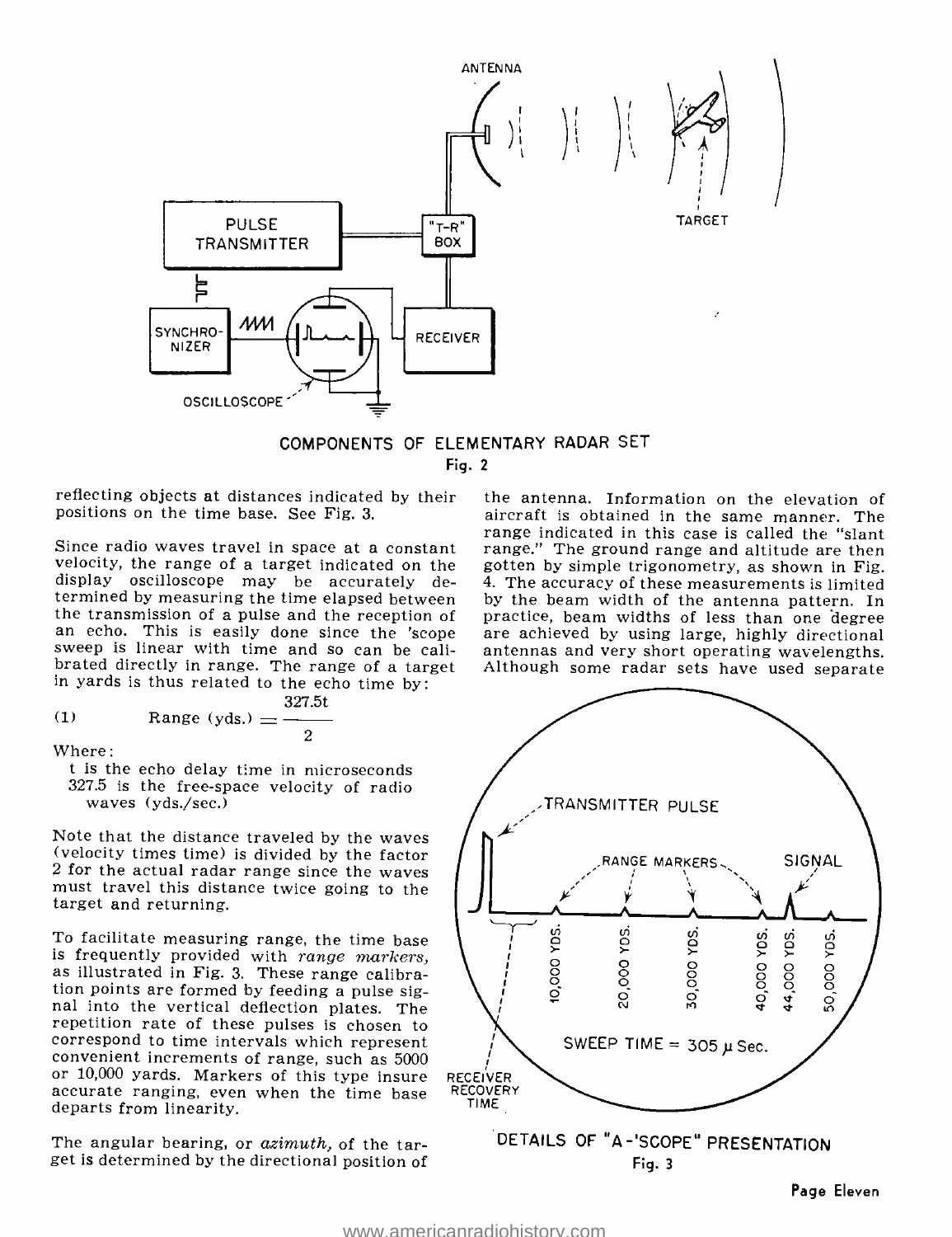

## ALTITUDE =  $(SLANT RANGE) (Sin \theta)$ GROUND RANGE = (SLANT RANGE) (Cos  $\Theta$ ) Fig. 4

antennas for the functions of transmitting and receiving, the arrangement illustrated in Fig. 2 The maximum range obtainable from a radar set<br>is much more convenient. Both transmitting and of a given design depends upon such factors as is much more convenient. Both transmitting and receiving is done with the same antenna by using a system of automatic switching known as "duplexing." By this method, the receiver is wavelength, etc. These factors have been re-<br>effectively disconnected from the common trans- lated by what is commonly called the "radar effectively disconnected from the common transmission line during the "on" time of the transmitter and so is protected from overload and burnout damage by the high power transmitter pulses. Between transmitter pulses, the receiver is automatically connected to the line and the transmitting tube is isolated to prevent its absorbing some of the received signal. Duplexing is usually accomplished by using a gas-filled switching device known as a "transmit-receive tube" or, more simply, a "T-R box."

The method of displaying information illustrated in Fig. 3, known as an "A- 'scope" presentation, is only the simplest of many possible types. Although used universally on early radar equipments, it was soon replaced or supplemented by more advanced kinds. One of the most useful of these is the Plan Position Indicator, or "PPI," depicted in Fig. 5. This type displays a map of the terrain surrounding the radar set in polar coordinates, with the set at the center of the oscilloscope face. To do this, a radial sweep originates at the center of the tube and is rotated angularly about this point in synchronism with the position of the antenna, which is continuously scanned in azimuth. Received signals are used to intensity modulate the electron beam so that a bright spot is "painted" at the range and on azimuthal position of each target. The use of tr

### Page Twelve

long persistence phosphors enables the `scope to retain these images until renewed by an-<br>other antenna scan. The radial sweep is produced by a rotating electromagnetic deflection system which is synchronized with<br>the antenna angle by an electrical or mechanical linkage. Presentations of the PPI type are especially useful for navigational radar.

## Limits of Radar Performance

The range of radar equipment is determined by many design factors. The minimum range at which a target may be detected is limited by the duration of the transmitted pulse and the recovery time of the duplexing system. If the transmitted pulse is too long, echoes from objects at close range will be returned while the transmitter is still operating and the receiver is blocked by the TR system.<br>Since the TR tube requires a finite time to recover after each pulse is sent, the receiver also remains inoperative for a short time<br>after the completion of the pulse. The result is a "blind spot" in the immediate vicinity of the radar set which is usually

of little consequence, since long range operation is the most important in most applications.

The maximum range obtainable from a radar set transmitter power, size of the target, gain of the antenna, sensitivity of the receiver, operating wavelength, etc. These factors have been reequation."

The "Radar Equation"  

$$
R_{max} = \sqrt[4]{\frac{P\delta A^2 f^2}{4 T S_m \lambda^2}}
$$

Where:

(2)

Rmox is the maximum range in miles <sup>P</sup>is the peak transmitter power ( watts)  $6$  is the reflecting area of the target A is the antenna aperture (sq.ft.)<br>f is an antenna illumination factor ( between .5 and 1.0 ) S<sub>m</sub> is the minimum signal the receiver will detect (watts)  $\lambda$  is the operating wavelength (ft.)

By means of this relationship, radar system designers can reasonably predict the performance of a proposed equipment. Note that the range varies as the fourth root of the other factors. This arises since the signal traverses the path twice, so that the received signal is inversely proportional to the fourth power of the distance rather than the familiar inverse square law of<br>one-way transmission. For this reason, very high transmitter powers and very sensitive receivers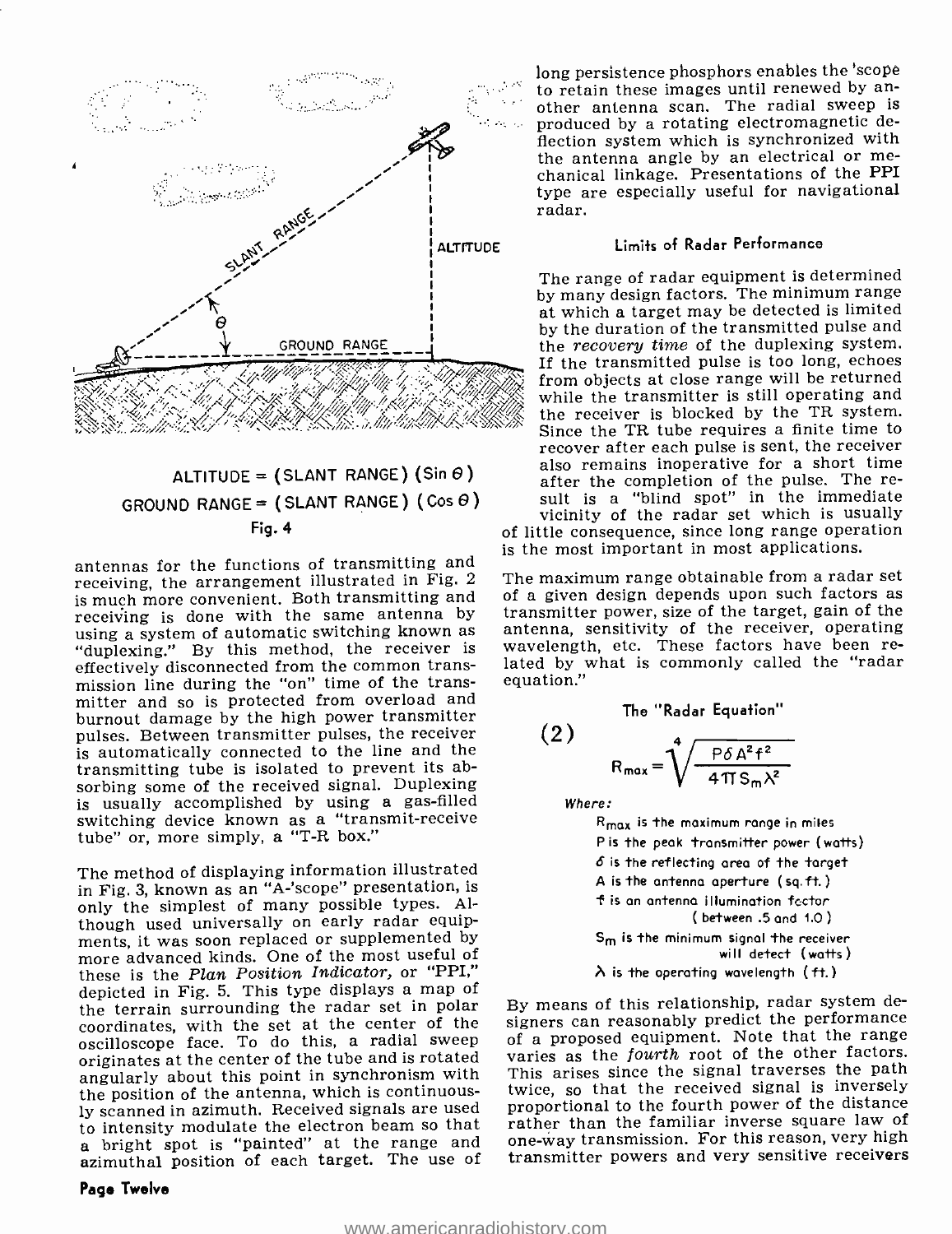are needed for satisfactory radar operation. Fortunatequired for ranging also<br>makes possible the generation of peak powers of far<br>greater magnitude than magnitude could be obtained by con-<br>tinuous wave oscillators. Pulse powers of hundreds of kilowatts are in common use.

### The Magnetron Transmitting Tube

The previous section of this article discussed the func-<br>tioning of the generalized radar set and enumerated the factors which determine its performance. This sec-<br>tion of the article describes<br>the magnetron transmitting tube which is almost universally used as the high<br>power rf generator in modern radar practice. A simplified theory of its operation will be developed and some practical aspects of magnetron design and operation will be discussed.

to fulfilling the requirements of the pulsed radar ed in the center of a solid copper anode bearing a<br>system for short pulses of very intense rf energy number of resonant circuits machined in its inner system for short pulses of very intense rf energy<br>at very high frequencies. It is probable that no<br>other electronic development contributed as sub-<br>stantially to making microwave radar possible and practical. As a consequence, the magnetron<br>has emerged since 1940 from the status of a<br>laboratory curiosity to a highly developed<br>vacuum tube category having dozens of standardized types. Pulsed power outputs range from a few watts to several million watts at frecycles to well over 30,000 megacycles. Operating efficiencies as high as 85% at 1200 megacycles have been reported by reliable observers. The physical appearance of a typical magnetron tube is illustrated in Fig. 6.

<sup>A</sup>magnetron is a diode electron tube in which a strong magnetic field is used perpendicular to the direction of electron flow. It is capable of generating extremely high frequencies at good efficiency because the frequency -limiting effects of electron transit time, which limit conventional negative -grid triodes to about 3000 megacycles, are reduced by the action of the magnetic field.

<sup>A</sup>further advantage is gained from the fact that the resonant circuits are usually contained within the vacuum envelope of the tube, thus re- ducing lead inductance.



TYPICAL "PPI" PRESENTATION

### Fig. 5

Fig. 7 shows the internal structure of a micro-<br>The magnetron tube is remarkably well suited wave magnetron. A cylindrical cathode is mountwave magnetron. A cylindrical cathode is mounted in the center of a solid copper anode bearing a surface. Each of these "cavities" is the equiva-<br>lent of a parallel resonant circuit tuned to the desired magnetron operating frequency. The evo-<br>lution of such microwave resonant circuits from<br>the conventional parallel L-C circuit is demonstrated in Fig. 8. An external circuit may be coupled to these resonators by an inductance loop as in the low-frequency case. The entire

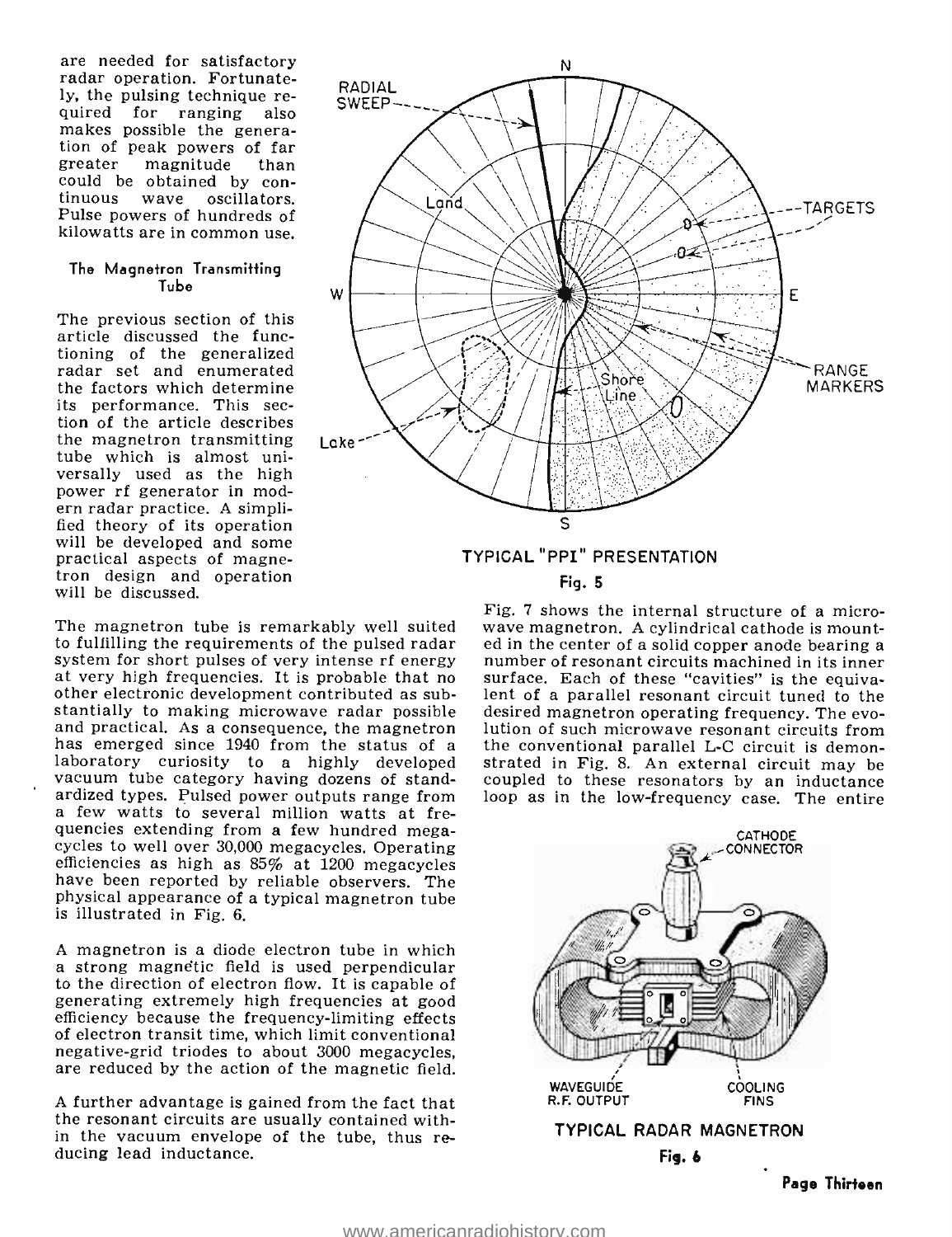

assembly is enclosed in a vacuum-tight metal en-<br>velope and evacuated. A magnet, which may or 9 and 10. In the absence of a magnetic field, the<br>may not be an integral part of the magnetron, is electrons in a magnetron woul used to apply a magnetic field in a direction parallel to the cathode.

## Theory of Operation

possess energy of motion, or kinetic energy, longer reach the anode, but describe a loop, or<br>which was gained from the applied dc voltage. *orbit*, and return to the vicinity of the cathode. which was gained from the applied dc voltage. This kinetic energy is converted to useful radio – This is the condition called "cutoff," since no<br>frequency energy when these electrons travel – current reaches the anode. (Fig.9c.) If the magfrequency energy when these electrons travel – current reaches the anode. (Fig. 9c.) If the mag-<br>against a retarding rf field so that their velocity – netic field is increased further, the electrons oragainst a retarding rf field so that their velocity is reduced. In a triode, rf energy is added to the "tank" circuit by electrons which flow between the grid and the plate while the latter is at the negative part of the rf cycle. Electrons which are not decelerated by the retarding rf field dissipate their kinetic energy in the form of heat upon striking the anode. If all of the electrons could be slowed by the retarding rf field to zero velocity before reaching the anode, all of the energy gained from the dc field would be con- verted to rf energy, and the efficiency of the tube would be  $100\%$ . Such is far from the actual case.

Triodes are severely limited at high frequencies because, for maximum energy conversion, the electrons must traverse the space between the grid and plate while the retarding field there is maximum. This dictates that the *transit time* should be less than about one -tenth of the period of one rf cycle for good efficiency. Electrons which are not so optimally phased do not interact with a strong retarding field and so are wasted. In going between the cathode and plate, the electrons in a triode have only one chance to interact with the rf field.

In the magnetron, the mechanism of energy con- version is much more perfect, however. Electrons may take the period of many rf cycles to reach the anode and may interact with a strong re- tarding field almost continuously during this

### Page Fourteen

In any oscillator or amplifier tube the electrons critical value is reached at which electrons no possess energy of motion, or kinetic energy, longer reach the anode, but describe a loop, or time. How this can occur is illustrated in Figs. 9 and 10. In the absence of a magnetic field, the electrons in a magnetron would flow radially 9a. However, when a slight magnetic field is applied parallel to the axis of the cathode, the paths of these electrons are bent as in Fig. 9b. As the magnetic field strength is increased, a This is the condition called "cutoff," since no bits become very small as in Fig. 4d. Theoretically, the electrons return to the surface of the cathode with zero residual energy in a non-

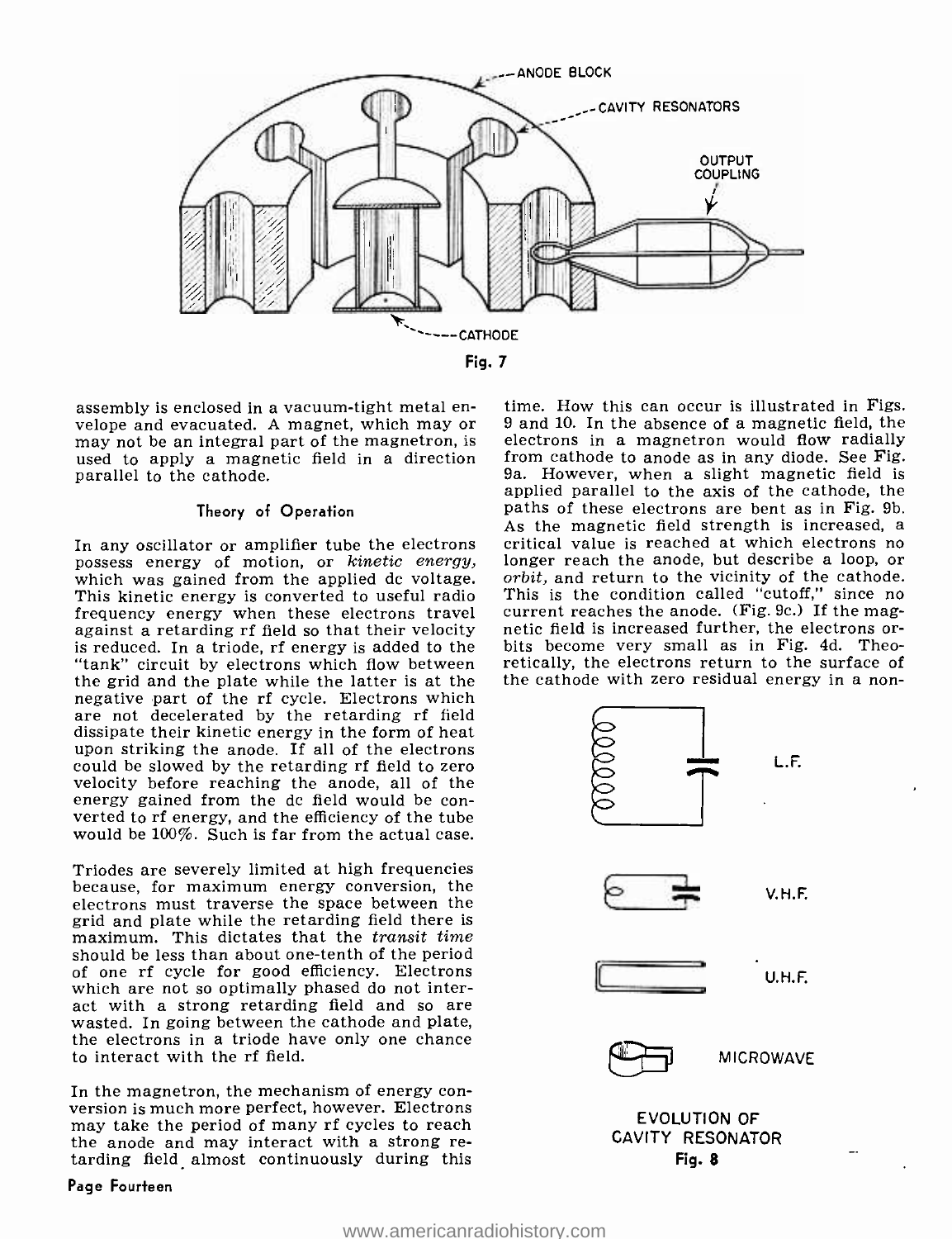

oscillating magnetron such as we have been dismuch energy returning to the cathode against the dc field as was gained from it during the outward travel.

such as might be started by noise voltages or other transients, are present in the cavity resonators, these conditions are greatly modified. The rf voltages associated with these oscillations produce fringing electric fields in the interaction space between the cathode and anode which ex-<br>tract energy from the whirling electrons in a<br>truly remarkable manner.

Fig. 10 shows the instantaneous distribution of these fields within the magnetron interaction space. The arrows indicate the direction of the terrupting operation. Thus, in the magnetron,<br>force which the fields exert on an electron. The even the otherwise wasted electrons are utilized force which the fields exert on an electron. The electric fields vary sinusoidally with time, so that one-half cycle later the arrows are reversed. It will be noticed that retarding fields exist across each alternate gap. An electron starting from point "A" travels against the rf field during its first orbit, and so delivers energy to the resonant ergy, it no longer can return to the cathode sur-<br>face but comes to rest some distance from it. It is then re-accelerated by the dc field and, since the fringing rf field has reversed in the meantime, passes the next resonator gap against the rf field. This process continues with the electron progressing closer to the anode with each orbit and converting part of its kinetic energy to rf energy each time it passes a gap. Thus, an inphase electron has many chances to deliver en-<br>ergy to the oscillating circuit and reaches the anode surface with little residual energy to be converted into heat.

Conversely, consider an electron emitted at point to accelerate the electron. Since the rf field does work on the electron, energy is subtracted from

The above considerations are true of a static, trip. The result is that these electrons bombard non-oscillating, magnetron. When rf oscillations, the cathode and dissipate their residual energy the useful output of the tube and its efficiency is reduced. However, such out-of-phase electrons are eliminated from the interaction space after only one orbit since, in gaining energy from the oscillating circuit, they have more than enough energy to reach the cathode on the return trip. The result is that these electrons bombard as heat. This gives rise to two effects which are unique characteristics of magnetrons. One effect is that the returning, or back-bombarding, electrons dislodge other electrons from the surface of the cathode. This secondary emission greatly enhances the current normally available from the cathode, making higher power possible. The other effect is that the bombarding electrons sometimes dissipate enough heat at the surface of the cathode to permit the normal cathode heating power to be disconnected without interrupting operation. Thus, in the magnetron,

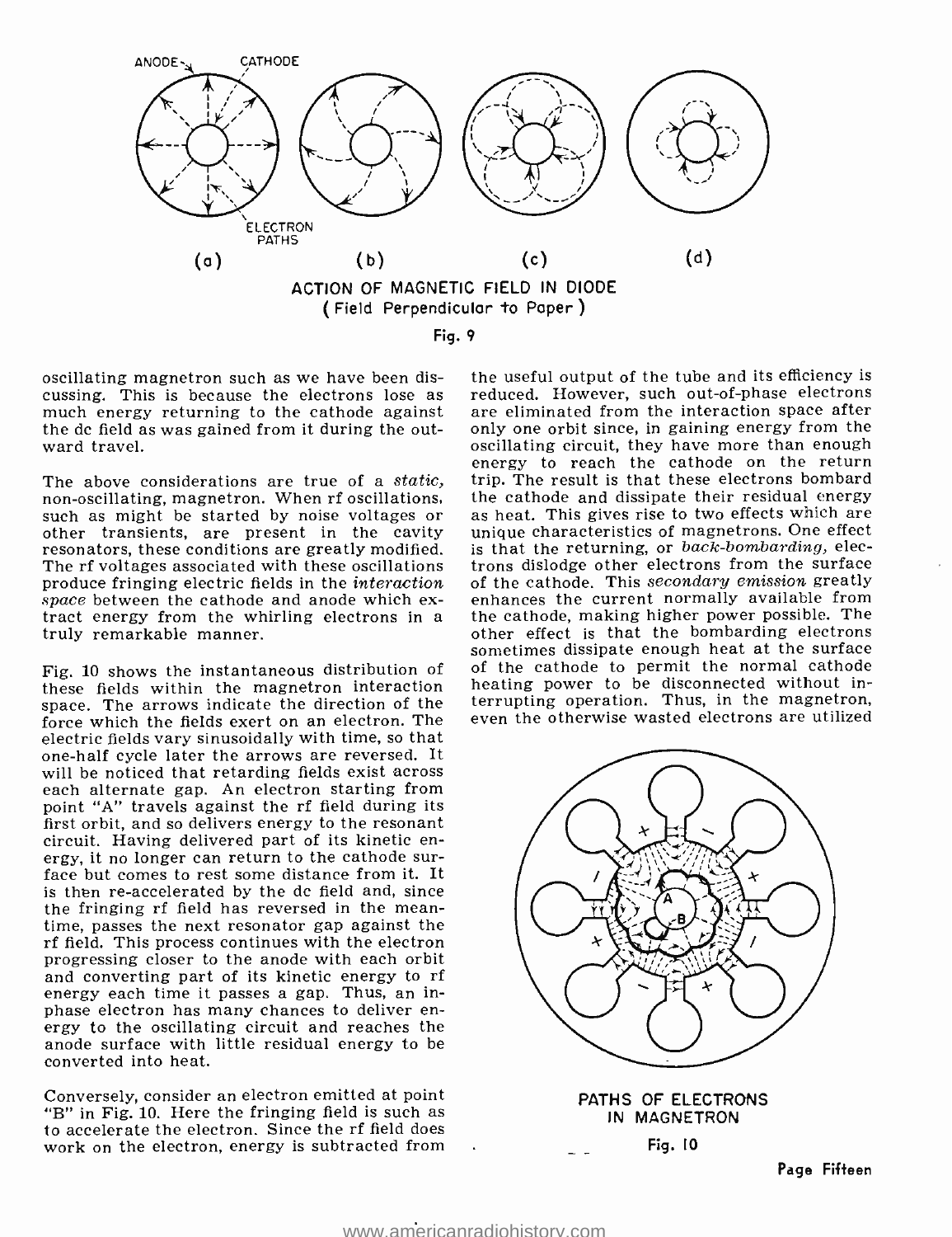

## ROTATING SPACE CHARGE IN MAGNETRON Fig. II

to improve the over -all efficiency of the tube.

Of course, the above discussion assumes that the electrons which are delivering energy rotate them in step with the alternating rf field. This synchronous velocity is achieved by adjusting the operating voltage E for a given magnetic field B since the rotational velocity of the electrons is equal to  $E/B$ . Thus, the electrons in a magnetron which are phased so as to deliver energy to the resonators remain in the inter-<br>action space during many rf cycles while the outof-phase ones are eliminated after one orbit. The **complement of the output of the output** ones are eliminated after one orbit. The **complement of the orbit of the orbit** ones in the following section discusses the means e net effect of this electron sorting is to build up The following section discusses the means email shape shown in Fig. 11. Since most of the which are applied to the magnetron. This equipelectrons are in the regions of ret at any instant this pattern has half as many tor," "pulser," or "keyer." The techniques used<br>"spokes" as there are resonators in the anode. In this equipment to generate pulses which may

### Practical Considerations

Although the above discussion applied to both pulsed and continuous-wave magnetrons, the former type is used exclusively in radar applica-<br>tions. In such usage, a rectangular voltage pulse<br>is applied between the cathode and anode of the of Fig. 13. In this circuit, a source of emf such<br>gapplied between the cat is applied between the cathode and anode of the magnetron. This voltage has a peak amplitude ranging from about 3 kilovolts to over 60 kilovolts for different magnetrons. For convenience, since it is difficult to isolate the anode from the output transmission line and antenna parts, the anode is usually grounded and the cathode is cuit is low and this pulse will have a duration equal to the time the switch is closed. For reapulsed negatively.

The duration of the voltage pulses is usually very short, ranging in different applications from about one-quarter to ten microseconds. These pulses are applied at regular intervals called the

pulse repetition rate. Pulse rates ranging from<br>200 to 5000 p.p.s. are commonly used. The product of the pulse duration in microseconds and the pulse rate in p.p.s. (pulses per second) is called the "duty cycle." This factor defines the ratio of time the magnetron is oscillating to the time it is off. Many radar magnetrons operate at 1000 duty cycle of .001. This means that the magne-<br>tron is "on" only  $1/1000$ th of the time. The *peak*<br>current drawn during the pulse may be of the<br>order of tens or even hundreds of amperes, al-<br>though the *average* current

A performance plot of a typical pulsed magnetron is shown in Fig. 12. It shows the power output and efficiency of the magnetron as a function of applied peak current and voltage for various fixed values of magnetic field. From<br>such data, the radar designer can select an appropriate operating point to meet given requirements. Notice that power output and efficiency increase with increasing magnetic field. The shaded area indicates regions of instability due to internal arcing.

Although the modern magnetron has been instrumental in extending the limit of efficient radio frequency generation at least one -hundred times, it is encountering the same kind of limitations above 30,000 megacycles which confine conventional triodes to the frequencies below 300 megacycles.

### The Pulse Modulator

ployed to generate the high voltage dc pulses tor," "pulser," or "keyer." The techniques used be as much as 60 kilovolts in peak amplitude and yet only one-millionth of a second in duration are typical of radar practices, and so are of interest here.

The basic function of the modulator in a radar set can be illustrated by the elementary circuit as a battery is periodically connected to the load circuit for short intervals by a switch or key. The pulse of voltage which appears across the load circuit will be essentially rectangular if the distributed inductance and capacitance of the circuit is low and this pulse will have a duration sons explained previously, most radar modulators are designed to give a negative pulse.

In actual practice, the circuit of Fig. 13 is not practical because of the high internal impedance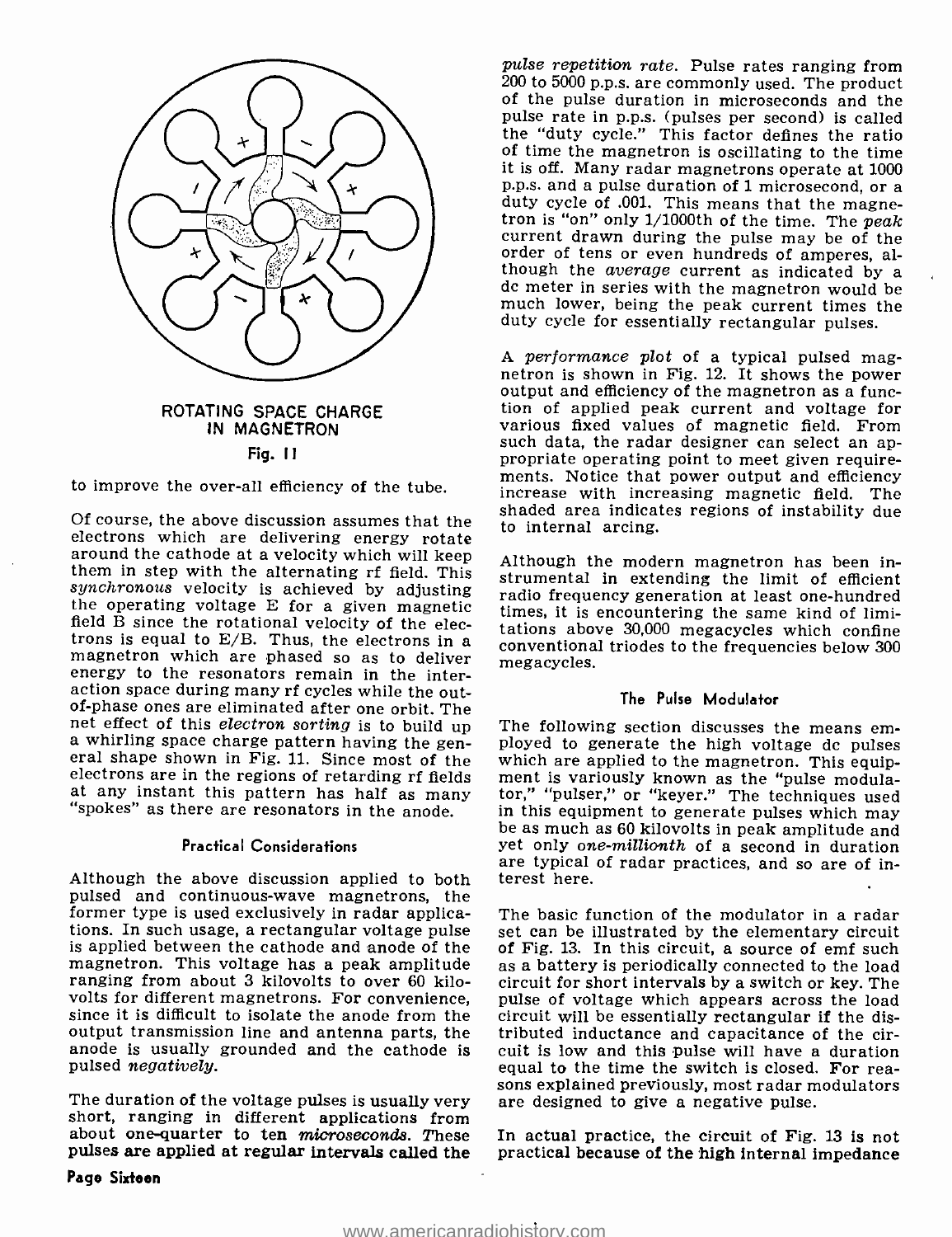

difficulty of forming very short pulses mechanically. For these reasons, the circuit is usually modified as in Fig. 14. Here the energy from a dc power supply is used to charge a storage device such as a capacitor or pulse network. This stored energy is then recurrently connected to The storage capacitor recharges from the dc<br>the magnetron load circuit for short intervals source in the interval between pulses. This inthe magnetron load circuit for short intervals of time by an electronic switching device. This *terpulse interval* is usually very long compared switching device may take the form of a high to the duration of the pulses. This makes it posswitching device may take the form of a high to the duration of the pulses. This makes it pos-<br>vacuum tube or a gas thyratron. Which form sible to isolate the dc recharging circuit (shown<br>of switch tube is used determines category into which any particular modulator design falls. Since the characteristics of these lating elements such as LI and RI, which have<br>two types differ considerably, they will be con- very high impedances for short pulses. The avtwo types differ considerably, they will be con-<br>sidered separately.

## The "Hard Tube" Modulator



driver pulse, and a negative pulse appears across<br>of the battery or other power supply and the the load. The storage device is usually a large<br>difficulty of forming very short pulses mechani- capacitor which is capable of high vacuum tubes for the function of switching the high pulse currents required by the magnetron is classed as a "hard tube" modulator. The simplified circuit of a pulser of this type is shown in Fig. 15. In this type, the grid of the vacuum tube, which is normally biased to cutoff, is driven positive by a pulse from a "driver" circuit. The storage device is thus connected to the load circuit for the duration of the positive<br>driver pulse, and a negative pulse appears across<br>the load. The storage device is usually a large<br>capacitor which is capable of supplying the en-<br>ergy needed by the load du only a small drop in voltage. This voltage drop is frequently only a few per cent.

required to replenish the charge on the storage<br>-Any form of pulser or modulator which utilizes condenser. This current is equal to the mag The storage capacitor recharges from the dc terpulse interval is usually very long compared in light lines in Fig. 15) from the pulse circuit (heavy lines) during the pulses by means of isolating elements such as LI and RI, which have erage current drawn by the magnetron is meas-<br>used by the meter (M) indirectly, since this<br>meter indicates the current from the dc source condenser. This current is equal to the mag-



Page Seventeen

<www.americanradiohistory.com>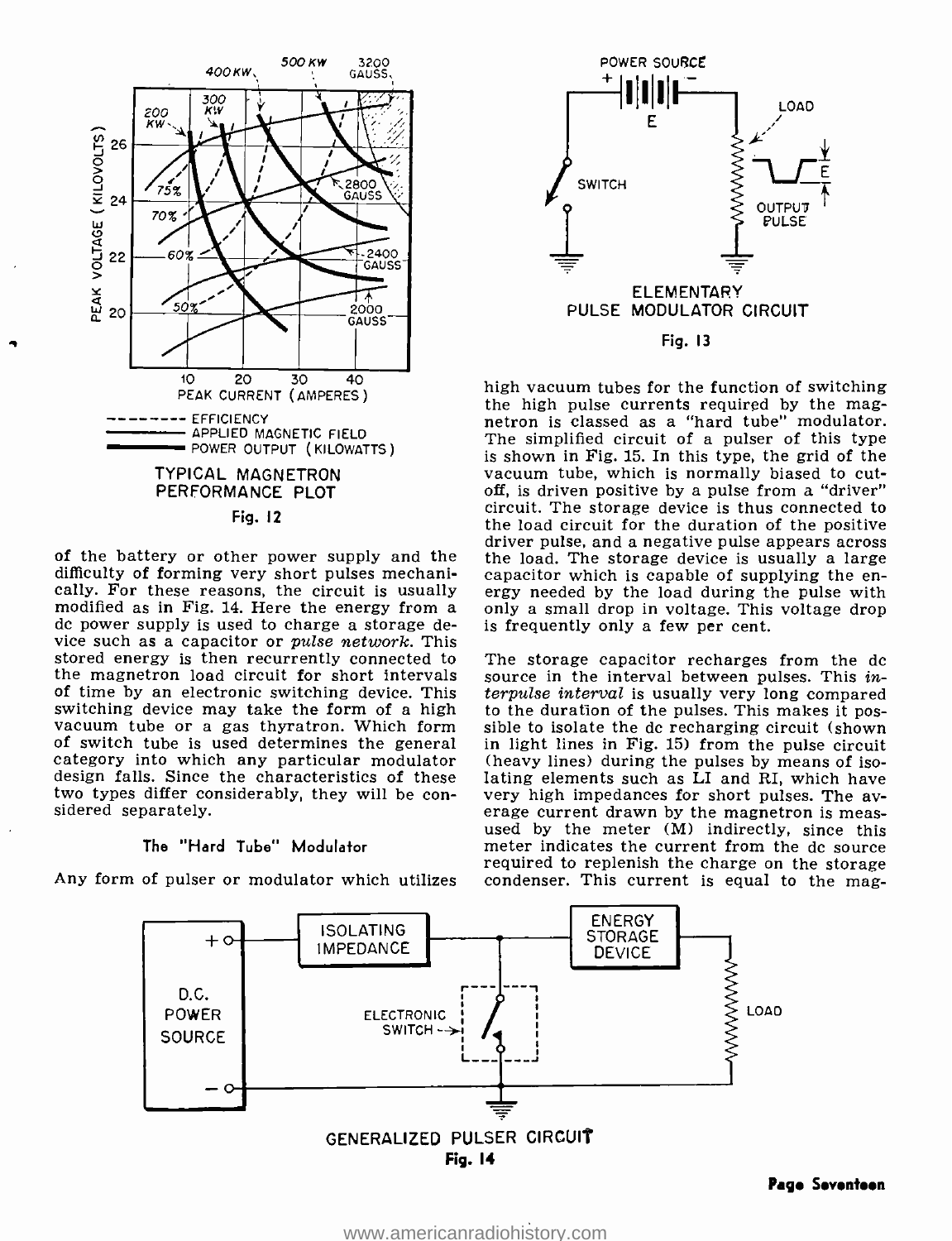

netron average current since the condenser discharges only through the magnetron.

The tube or tubes in the output stage of a hard tube modulator must be capable of withstanding an anode voltage equal to the voltage of the required output pulses. They must also be capable of conducting the peak pulse current required by the magnetron. In radar practice, large transmitting type triodes or tetrodes are mo usually employed. Types having tungsten or thoriated-tungsten filaments are the most practhoriated-tungsten filaments are the most practical for this application because the high voltages involved make the use of oxide coated driver pulse, the storage device must be of a<br>emitters somewhat marginal. The pulser tubes type which discharges entirely during each pulse. are usually biased to cut-off or beyond, so that<br>plate current flows only during pulses.<br>Cherwise, the gas in the thyratron would replate current flows only during pulses.

of several types. In one system the rectangular pulses are formed at low level by a small gas tube or blocking oscillator and amplified to the required driving level by several hard tube stages biased to cut -off. Another method utilizes a medium power hard tube in a special blocking oscillator circuit to form the driver pulses. A third approach makes use of a small thyratron pulser, of the type to be discussed later, to drive the hard tube final stage. In any of these driver systems, the pulse repetition rate is determined by a "trigger" pulse which is introtermined by a "trigger" pulse which is intro-<br>duced into the first driver stage to insure that<br>tual practice, the transmission line is usually the transmitter pulse is synchronized with the range sweep on the oscilloscope. This synchronizing pulse is usually generated in the display section of the radar system. (In Fig. 2 this pulse section of the radar system. (In Fig. 2 this generated in the "synchronizer".)<br>
The Thyratron Modulator<br>
Radar pulsers which use gas-filled tub

Radar pulsers which use gas-filled tubes for the purpose of pulse switching are known as "thyratron" or "line type" modulators. The gas most frequently employed is hydrogen. Relatively small tubes are capable of conducting mum energy to the magnetron only if its im-

Page Eighteen

peak pulse currents of hundreds of amperes with small voltage drop. In addition, only a small trigger pulse is required to drive thyratrons to heavy conduction. The thyratron differs from the hard tube, however, in that the grid loses control after conduction has been initiated. This characteristic results in the basic circuit of the thyratron-type modulator differing considerably from that of the vacuum tube modulator, as illustrated in Fig. 16.

Since the grid of the thyratron is incapable of interrupting the plate current at the end of the driver pulse, the storage device must be of a

The driver circuit used to drive the modulator the tube. A simple capacitor like that used for tubes to conduction during pulses may be one energy storage in the hard tube modulator canmain ionized as long as a voltage existed across<br>the tube. A simple capacitor like that used for not be employed, since the discharge pulse would be exponential in shape rather than rectangular. However, if a length of open-circuited transmission line is charged to a high voltage and suddenly connected to a load impedance equal to its characteristic impedance, an essentially rectangular current pulse flows through the load. The duration of the pulse so formed is equal to twice the time required for an electrical impulse to travel the length of the line. This time is determined by the *propagation constant* tual practice, the transmission line is usually replaced by the artificial line made up of lumped inductances and capacitors for all but very short pulses. This is because an actual line is inconveniently long for the pulse lengths most frequently employed, whereas the simulated delay line, or *pulse forming network* as it is some-<br>times called, is quite compact even for 10 microsecond pulses. Fig. 17 shows one of the possible connections for a pulse network and some of the design constants involved.

The pulse forming network will deliver maxi-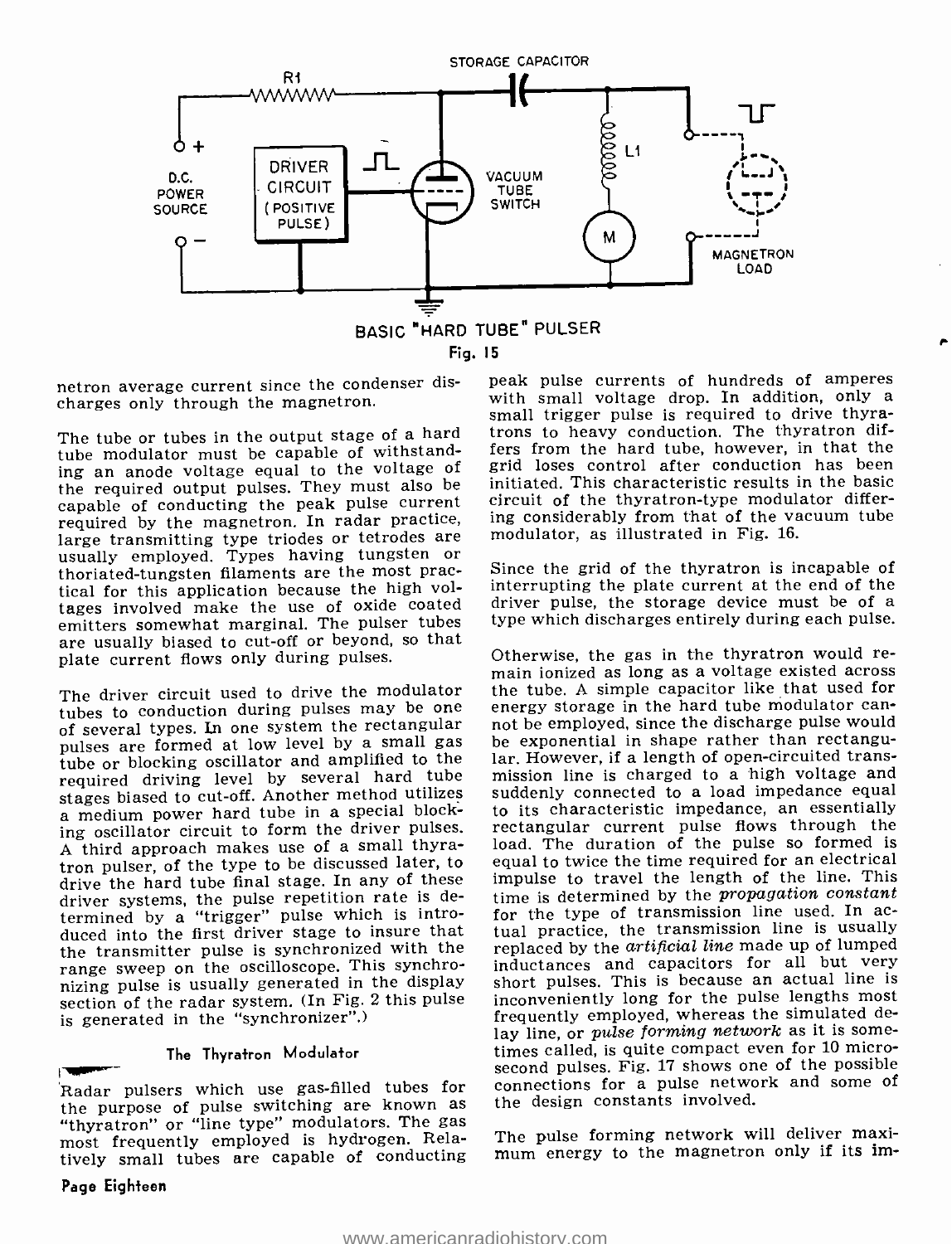

Fig. 16

pedance matches that of the magnetron. Since the usual magnetron impedance is between  $500$  from about 2:1 up to something like  $6:1$  are and  $1000$  ohms, while the design of the pulse practical. The physical appearance of a typical line is most practical for low impedances of 25 or 50 ohms, an impedance matching device must be used between the line and the load. This requirement has led to the development of the the secondary consists of two wires wound as pulse transformer, which transforms the impedance of the magnetron load to that of the rent to be sent through the secondary windings source. The transformer is specially designed to pass the square pulses. It is carefully designed to minimize leakage inductance while maintaining shunt inductance at a maximum. A special core material having very thin laminations is used to obtain sufficient permeability to cycles present in pulses having fast rise time. Pulse transformers which faithfully reproduce pulses ranging from a few hundredths of a microsecond to about 10 microseconds are available, although individual designs are satisfac-

tory over a much smaller range. Turns ratios from about 2:1 up to something like  $6:1$  are pulse transformer is shown in Fig. 18. As indicated in Fig. 16, the secondary of the transformer is usually bifilar wound. This means that one. This permits the magnetron heater curof the pulse transformer from a filament transformer having low voltage insulation. Otherwise, a specially built low capacity filament transformer, insulated for the full pulse voltage would be required.

## Comparison of Modulator Types

Because of the differences in basic circuits, the performances of the two general modulator types differ considerably. Each has certain disadvantages not inherent in the other. The im-

portant characteristics<br>may be compared as

ratron type is inherent-<br>ly the most efficient. It requires fewer stages and consequently less drain from power source. The voltage drop in the switch tube is less than in the hard tube case, resulting in less power dissipation.

(b) Impedance Sensitivity. The hard tube modulator has the ad-

### Page Nineteen



Fig. 17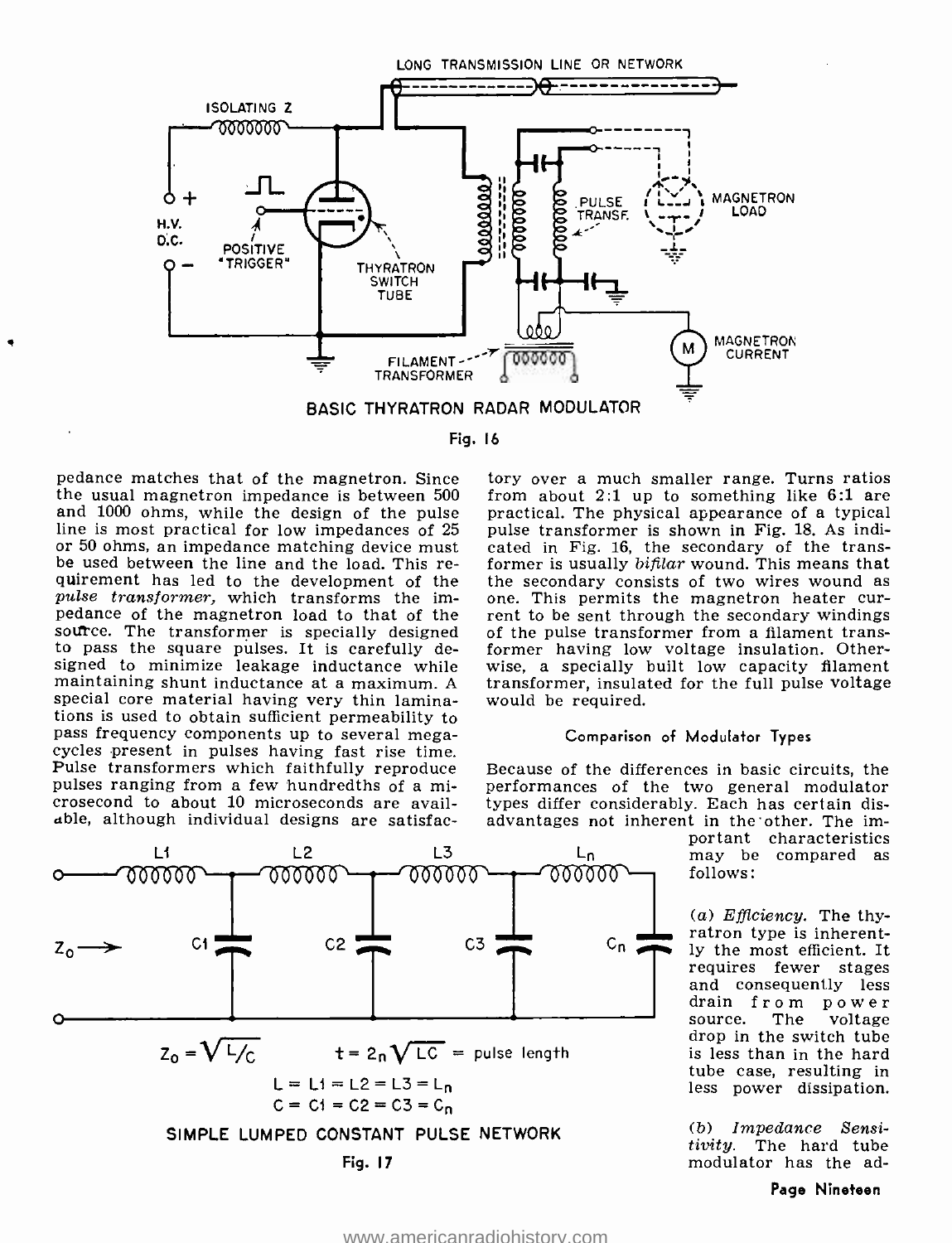vantage in this respect since it can operate fairly efficiently into load impedances varying over a wide range. For good efficiency and satisfactory pulse shape, the line type pulser must match the load impedance to within about  $\pm$ 30 %. Thus, the line modulator has a disadvantage in applications where many magnetron types are encountered, such as laboratory testing.

(c) Adaptability. The hard tube modulator is the most adaptable to different pulse durations and repetition rates. Since the pulses are formed at low level, small components can be switched



## TYPICAL PULSE TRANSFORMER Fig. 18

for varying pulse durations. In the line pulser the pulse forming network and, in some instances, the pulse transformer, must be changed to effect a change in pulse duration. In addition, the pulse line is usually designed for operation only over a small range of repetition rates.

(d) Voltage Requirements. The thyratron modulator requires a lower voltage dc supply since the pulse transformer steps the pulse voltage up to the required level. In the hard tube system, the dc source must furnish a dc voltage equal to the required pulse voltage.

(e)  $Arcing Behavior$ . In case of internal magnetron arcing, the hard tube modulator is more severe than the thyratron type since the entire to an i-f frequency which falls in the same range charge of the storage capacitor can discharge through the magnetron, with damaging effects on the magnetron cathode. The energy stored in the pulse forming network, on the other hand, is only the amount required for each pulse.

As a result of these characteristics, the thyratron pulser is usually favored for field radar applications where its greater efficiency, simplicity,

### Page Twenty

and light weight give it the advantage. The hard tube modulator is useful in laboratory applications because of its versatility and in instances where very high repetition rates make the gas tube type inapplicable.

## GENERAL COMMENTS-BY THE EDITOR

The preceding article is one of the best discus-<br>sions of basic radar principles which we have seen. A few concluding comments will help to complete the picture of the radar system in the mind of the beginner who may be receiving his first introduction to the theory of this equipment.

It will be helpful to review the introductory sec- tion of the preceding article entitled "The Basic Radar System." The heart of the basic radar system is of course the "magnetron" tube. (The one of our most closely guarded secrets during the major part of World War II.) Not only were the theory and operation of the magnetron discussed in the article, but also the method of "keying" or sometimes called "pulsing" the magnetron. As the operation of this particular part of the radar system is rather unfamiliar, it was discussed in detail. In thinking of the entire radar system, form a mental picture of the illustration shown in Fig. 2. The magnetron tube and the pulse modulator circuit are included in this particular illustration in the section labeled "pulse transmitter."

We cannot go into a detailed discussion of the radar receiver or the synchronizer section of the radar system. However, a few comments con- cerning the typical radar receiver will be of interest.

The basic receiver uses the superheterodyne principle. The frequency of the returning echo is essentially the same as the frequency of the short burst of radiated energy produced by the magnetron. Therefore the radar receiver must be capable of receiving, amplifying, and detecting signals of a very high frequency, usually in the micro -wave region. The local oscillator of the radar receiver is frequently a klystron type tube, which makes use of cavity resonators in producing the local oscillator signal necessary for superheterodyne detection.

The incoming radar signal, or echo, is converted as typical Television receiver i-f frequencies. The <sup>i</sup>-f amplifiers are very similar. A video detector and video amplifier section are also employed in the radar receiver similar to the type of amplifier used in Television receivers. The i-f and video section of the radar receiver must be capable of handling a wide band of frequencies, because the incoming echo is a pulse containing many frequencies. We know from theory that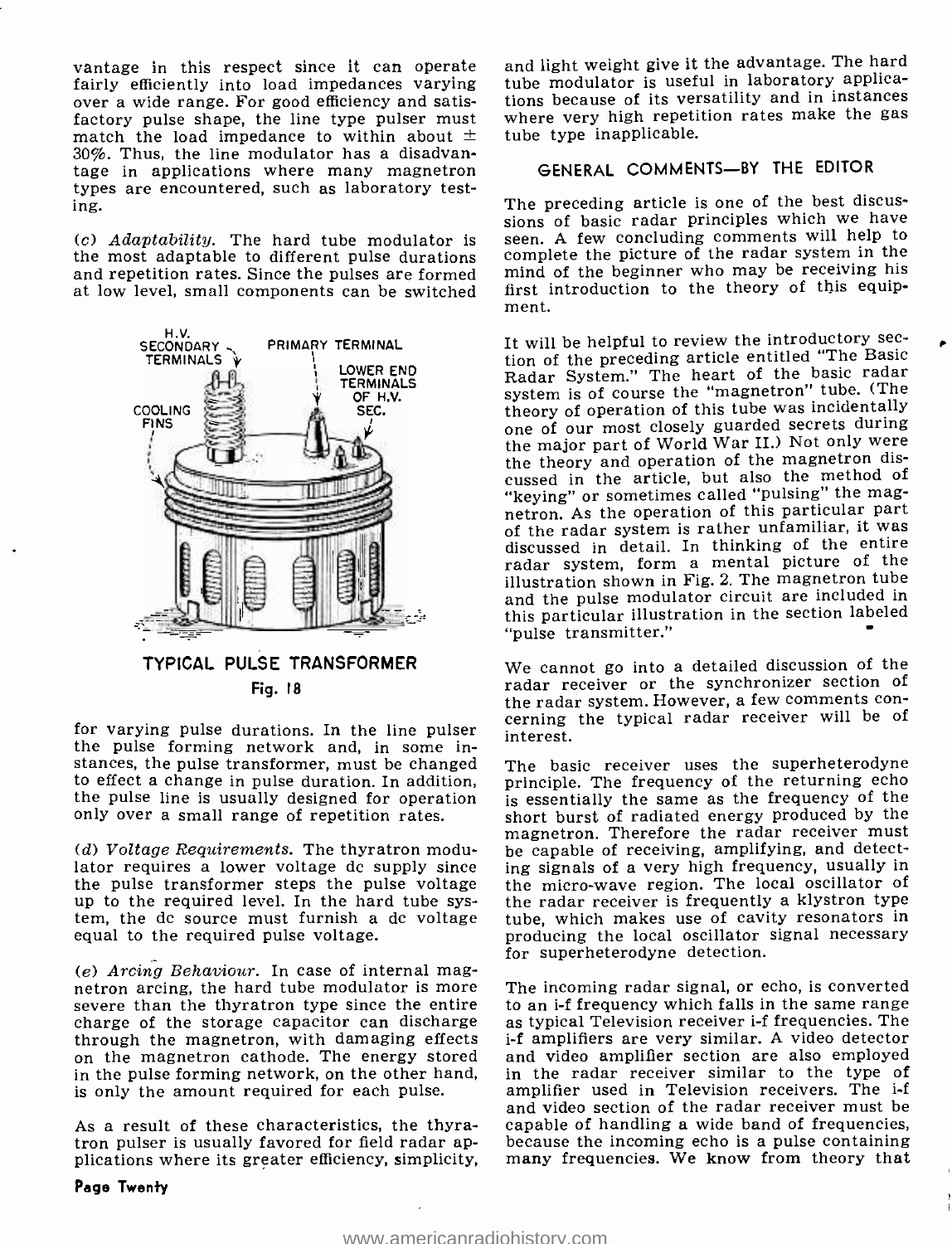a pulse of energy theoretically contains a great antenna and transmission line theory is essen-<br>number of harmonic frequencies in addition to tial in both fields. A technician with a firm the fundamental frequency. In order that the grasp of these principles which, incidentally, are incoming echo may be amplified and applied to covered thoroughly in your NRI course, is in an incoming echo may be amplified and applied to covered thoroughly in your NRI course, is in an the presentation scope with as little loss of sig-<br>the presentation scope with as little loss of sig-<br>excellent position to prog the presentation scope with as little loss of sig-<br>nal as possible, every effort is made to design<br>an excellent receiver for the radar system.

The synchronizer section in the radar system acts as the control center for the entire radar. Pulses are generated which initiate the short burst of energy coming from the magnetron<br>which in turn sends energy from the radar antenna. At the time that the synchronizer mo-<br>mentarily turns on the magnetron transmitting<br>tube, the synchronizer also starts the sweep of the presentation scope. It is absolutely essential that the operation of the magnetron transmitting tube and the sweep of the presentation scope be perfectly synchronized. Keep in mind that it takes a definite time for the sweep of the "Ascope" presentation tube (Fig. 3) to travel from left to right across the face of the tube. In the illustration shown in Fig. 3, the time required for the sweep to travel from left to right across the face of the tube is 305 micro -seconds, or <sup>305</sup> millionths of one second.

At the same time the sweep is traveling across the face of this tube, the burst of radar energy is traveling away from the radar antenna, strik-<br>ing a target, and an echo returning to the antenna. This also takes a definite number of micro -seconds. If in this particular illustration it should take exactly 275 micro -seconds for the radar pulse to leave the magnetron, leave the radar antenna, strike a target, return to the antenna, pass through amplification in the receiver, and be applied to the vertical deflection plate of the presentation scope, a signal would<br>explore the F. F. W. Alexanderson, photo-<br>pioneer, Dr. E. F. W. Alexanderson, photoappear at 44,000 yards on the oscilloscope. Should this time take approximately half of 305 microseconds, the signal would appear approximately<br>in the middle of the trace. In the radar system the electronic circuits are designed so precisely<br>that the transmission of moving pictures by<br>target and return to the radar antenna can be target and return to the radar antenna can be target and return to the radar anten measured almost to perfection. It can be measured so accurately that it is not at all uncom-<br>mon for radar equipment to give range measurements with an accuracy of plus or minus 25 background, offering an example of 25 years of ments of the seen me<br>wards an even large to active accuracy of this General Electric television progress, can be seen yards, or even less. In getting accuracy of this eventual procession progress, can be seen<br>time mane complex and procise significantly the modern G-E 24 inch console television retype, more complex and precise circuits and methods of presentation on an oscilloscope are electrical direct included incorrective, one used than have been shown in this article. How- ever the general principles are similar.

Any student who is interested in the specialized field of radar will find it profitable to learn all that he can about basic Television principles.<br>Radar and Television have many things in common. Basic circuits, such as multivibrators,<br>video amplifiers, pulse amplifying and separat- In addition to collecting blood for civilian use. video amplifiers, pulse amplifying and separat- ing circuits, and other circuits are common to both Television and radar. A knowledge of

tial in both fields. A technician with a firm grasp of these principles which, incidentally, are civilian occupations or in military service.

$$
-- n r i
$$



Syracuse, N. Y.- General Electric's television graphed as he made his first appearance in the media he developed. This picture was taken 25 years to the day after Dr. Alexanderson had electricified the world with his announcement radio was now possible. The venerable and still active scientist, holder of over 300 patents in of Fred Waring on his regular CBS show. In the background, offering an example of 25 years of ceiver and three inch octagonal receiver, one els. In spite of the many years he had spent working to perfect the art, this was the first time Dr. Alexanderson had stepped before the television cameras.

n r <sup>i</sup>

the Red Cross acts as official coordinator of all blood -collecting for our armed forces.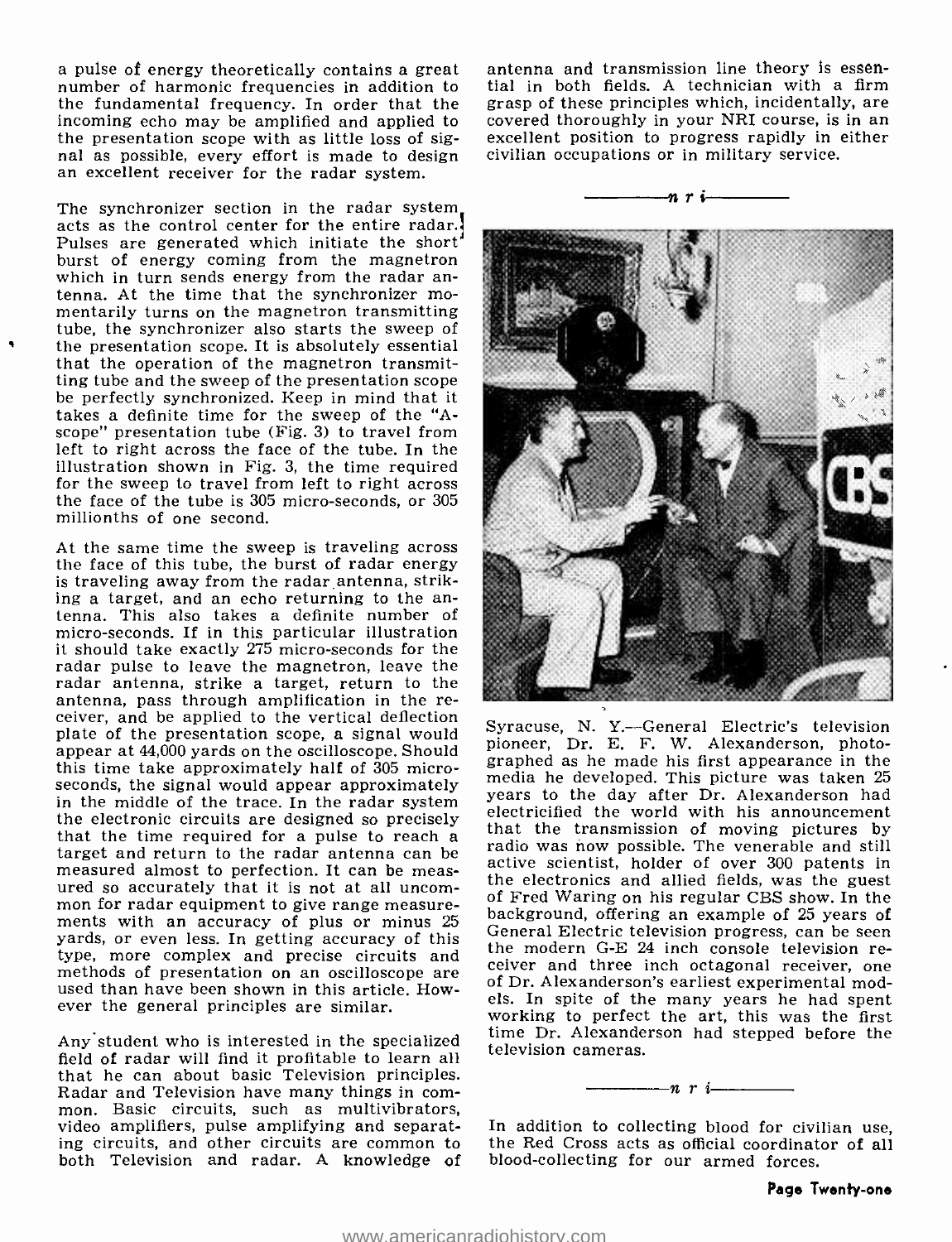

## VETERAN'S PAGE

Devoted to news items and information of special interest to veterans taking NRI courses under the GI Bill of Rights.

## There's No Place Like the Top

The top of the hill is where you get the best view.

respect and admiration you deserve.

luxuries of life.

Yes, it's swell to be at the top.

All great teachers use symbolism. Commonplace objects or situations are used to picture<br>situations in the imagination. Climbing a hill Lest you should be discouraged by achievements<br>step by step is likened to climbing the social of those about you if they seem t step by step is likened to climbing the social ladder or climbing higher and higher month by month on the wage scale.

hard, but if he quits looking at the hill and starts doing what he can—walking calmly upward-he finds himself at the top. No one step is too hard so long as he conquers each step and keeps going.

So it is with your course. Each lesson is a step in your climb to the top. Each step puts you nearer the top. No one lesson is so stiff that you can't pass it IF THAT ONE LESSON is the only thing between you and success.

If taking one step after another is all you need your last chance. You will probably never again<br>to do to climb a high hill, isn't it as sure a way have the same opportunity to get ahead—to to do to climb a high hill, isn't it as sure a way to success to just keep doing one lesson after a reach the top. If you should interrupt training<br>hefore you graduate it is unlikely the course can another?

to go on. Remind yourself:

## "THERE'S ALWAYS ROOM AT THE TOP."

The  $top$  of the social heap is where you get the all will reach the top. They give up; they delay;<br>respect and admiration you deserve. they make excuses. As there are many climbers The *top* in earnings gives you the comforts and students who give up for reasons which a more luxuries of life. There may be many who start the climb, but not all will reach the top. They give up; they delay; who start but don't reach the top, so there are students who give up for reasons which a more determined person would have overcome. Start-<br>ing is easy; keeping on is harder. The reward, the prize, the top is enjoyed only by those who doggedly keep on refusing to let THIS lesson be the one that stops them.

the man who was second, and third, and even<br>In climbing a hill each step is easy enough in fourth. And the one who was second today may<br>itself. If one looks at a hill, climbing it seems be first tomorrow. There is no disgr Lest you should be discouraged by achievements think about a foot race. There is more than one prize. A share of the joy of achievement goes to be first tomorrow. There is no disgrace in not running first, but only in giving up!

> Now, this is the veterans' page. What's said above could apply to any student who's chosen Radio and Television as his ladder for climbing to the top.

> But here is something which is particularly important to you-to those receiving education under the GI Bill of Rights!

There is another way of encouraging yourself discharged less than 4 years ago.) Keep going--As a GI student this is your last race; this is your last chance. You will probably never again reach the top. If you should interrupt training<br>before you graduate it is unlikely the course can<br>be reopened under the GI Bill. (Unless you were no matter if you must slow down-keep going!

### Page Twenty -two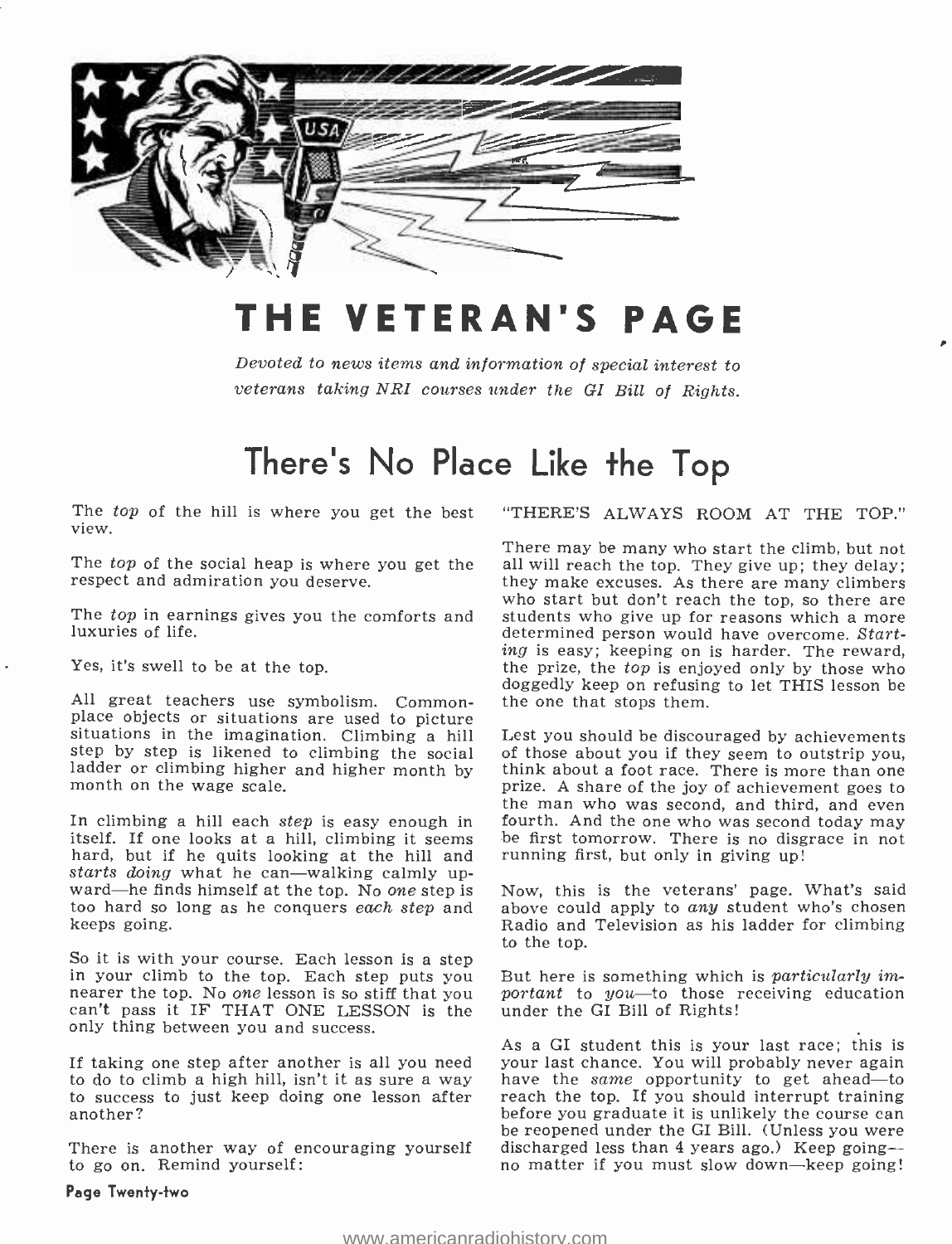Quantitative

# Study of Radio

## By GEORGE J. ROHRICH

NRI Quality Control Chief



George J. Rohrich

 $\mathrm{O}^\mathrm{FTEN}_\mathrm{a}$  it is necessary to know how much of a given part is required or used. This part of the work deals with measuring the quantities. It is helpful to know what is meant by such words as quantity, measurement, unit, number<br>and quality.<br>of a ruler. Length is a quantity because meas-<br>and quality. and quality.

- any object, which distinguishes it from any
- *Property: Property* is that quality which is pointed out exactly to belong to one particular object. Thus, length is a property of a wire. Resistance is another property of a wire.
- Quantity: Quantity is that property of a thing or substance which allows exact measure-Therefore, length as well as resistance, are also quantities, because each can be measured.
- Unit:  $\overline{A}$  unit is a standard quantity with which all others of the same kind are compared. A unit is used for purposes of measurement and in terms of which the total amount is stated. A single unit is usually given a *numerical* value of 1. Thus, in counting eggs, the *unit* is one egg. In selling cloth by the yard, the unit is one yard. In measuring short distances the *unit* is one *inch*. In measuring electrical resistance, the unit is one ohm. In measuring electrical potential difference, the unit is one<br>volt.
- Numbers: Repetitions of the units are expressed by numbers. A number is a distinctive mark<br>which shows how many single units are in a quantity. These distinctive marks are written  $1, 2, 3, 4, 5, 6$ , etc., with which you already are familiar, and are known collectively under the general name of numbers. It is obvious that these marks will have the same meaning, whatever the nature of the unit counted.
- urements can be made of it. When you *measure*<br>Quality: Quality is that which is peculiar to the resistance of a wire, you can *compare* it Measuring: Measuring a quantity consists of comparing that quantity with another one, which is known to be expressed in units and numbers. For instance, when you measure the length of a table, you compare it to the length the resistance of a- wire, you can compare it to the resistance of another wire.
	- ments to be made. Therefore, the word quan-<br>tity really includes both a *unit* and a number. potential difference across the wire, and the Computed quantities: The value of any property can also be determined from the relation which it bears to two other quantities. Thus the length of an object can be determined if the area and the width of that object are known in the proper units. Likewise the  $re$ potential difference across the wire, and the current through the wire, are known.

When a quantity is determined from its relation to two or more other quantities, then the value is *computed*, by using arithmetic.

Therefore, we have two ways for determining the value of a quantity. One way is to measure the quantity. A second way is to compute the quantity.

This part of the work will deal with the methods used in *measuring* some of the electrical quantities. However, a few things will first be pointed out about the computations of resistance and conductance, in order to point out the use of equations.

All quantities are measured in some convenient unit. A unit is a specified amount of a physical quantity. A unit is used as a basis of measurement for each kind of physical quantity.

A unit of length is the inch. Therefore, when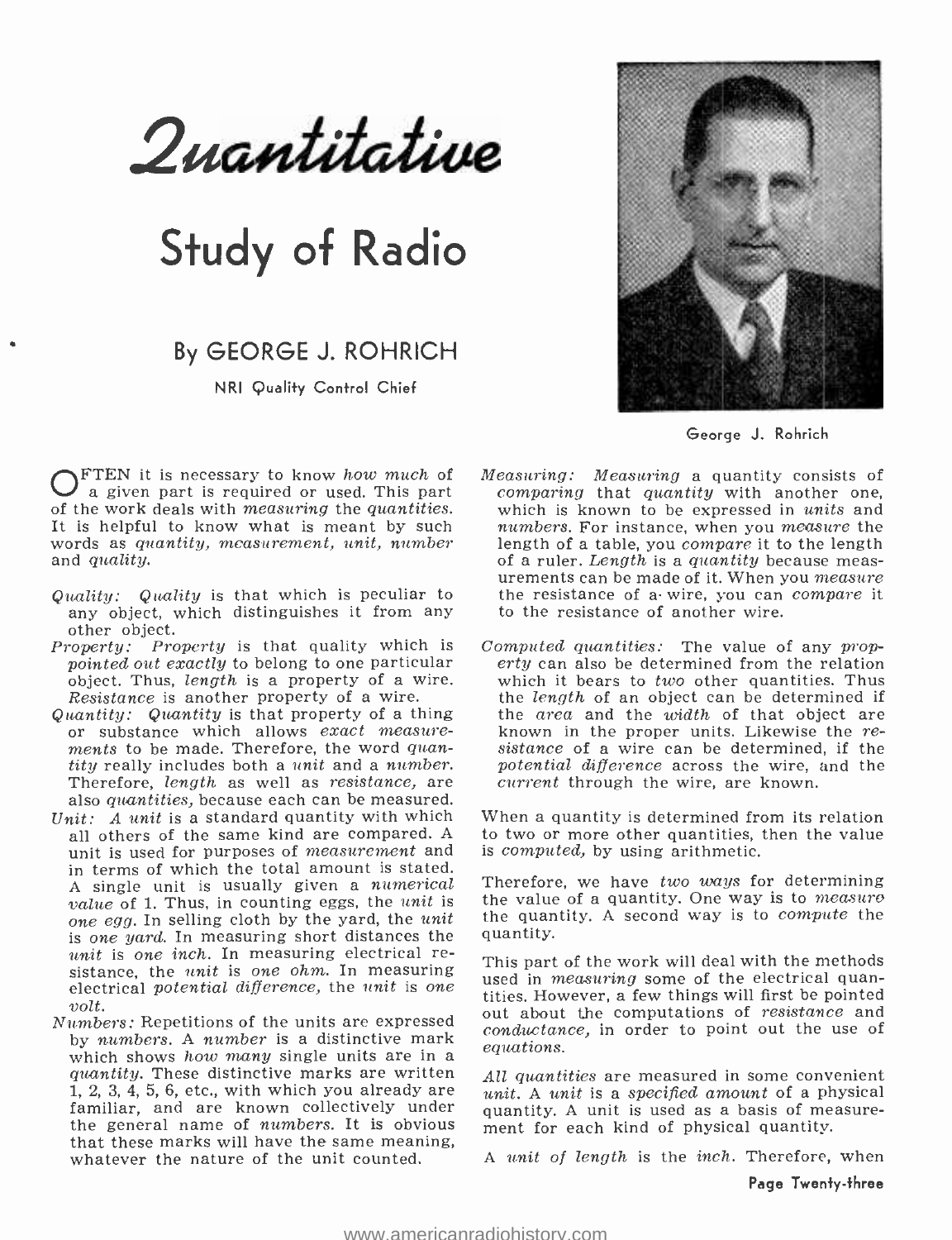*measuring* the length of a table we could  $com-$  millionth part of a mho. Common use also re-<br>*pare* it, in *units of inches*. There are other units quires the multiples of the other units expressed of length. Thus, we could measure the length of a table in units of a foot, yard, mile, meter, kilometer, mega-meter, centi-meter, milli-meter or micro-meter.

A foot is equal to 12 inches. We can write this:<br>1 foot = 12 inches. Therefore, the sign  $(=)$ 1 foot  $= 12$  inches. Therefore, the sign ( $=$ ) other quantities. In other words, some quanti-<br>means is equal to. With this sign we will show ties are drawn from another source.<br>the equality of the wwits. This will be exp the units of length in the form of an equation. Therefore, the unit of the related quantity also<br>An equation shows, that the amount on one side will bear a relation to at least two other units. of the "equal mark," is equal to the "other Form on the other side of the mark.

|               | Equations of Units of Length |
|---------------|------------------------------|
| 1 foot        | $= 12$ inches.               |
| 1 yard        | $=$ 36 inches.               |
| 1 mile        | $=$ 5280 feet.               |
| $1$ meter     | $=$ 39.37 inches.            |
| 1 kilo-meter  | $=$ 1000 meters.             |
| 1 mega-meter  | $= 1,000,000$ meters.        |
|               |                              |
| 1 centi-meter | - of a meter.                |
|               | 100                          |
|               | 1                            |
| 1 milli-meter | of a meter.                  |
|               | 1000                         |
|               |                              |
| 1 micro-meter | of a meter.                  |
|               | 1.000.000                    |

Notice in the above table that kilo means one thousand. Mega, or meg, means one million. Centi means one hundredth part of one unit. Milli means one thousandth part. Micro means one millionth part. These multiples of a unit are used with all other electrical and Radio units and have the same values, indicating the num-<br>ber of times that the basic unit is being multithe multiple is applied, is the meter.

Now we will give the basic units in which electrical and Radio quantities are measured.

| Units of Electrical and Radio Quantities |
|------------------------------------------|
| Basic Unit                               |
| Ohm                                      |
| Mho                                      |
| Farad                                    |
| Henry                                    |
| Ohm                                      |
| Ampere                                   |
| Volt                                     |
| Watt                                     |
| Cycle                                    |
|                                          |

the multiples of length. A common multiple for measuring resistance and impedance is the  $meg$ measuring resistance and impedance is the meg- or "simple division."<br>ohm, measuring a million ohms. A common unit of conductance is the micromho, meaning one-

### Page Twaniy -four

in microfarad, milliampere, microvolt, kilowatt, kilowatt, williampere, microvolt, kilowatt,

### Derived Quantifies and Unifs

Many quantities are related to two or more

Therefore, the unit of the related quantity also For instance, the *area* of a table top can be found from a "measurement of the length" and a "measurement of the width." By measuring the length, then *multiplying* the two, the *result* will be *equal* to the *area*. Th

 $Area = Length \times width.$ 

The sign  $\times$  means multiplied by. The quantity of area is a derived quantity. It is derived from two quantities of length.

There are many units of area because there are many units for length. A few of these will be given in the following equations.

In the above table, the unit of area is derived by multiplying the value of two other units.

plied. In the above table, the basic unit, to which In many cases, a quantity is derived by dividing the multiple is applied, is the meter. two or more quantities. Thus, it would be possible to find the length, if the area and the  $width$  were known. The length is equal to the area "divided by" the width. Expressing this in an equation, it is:

 $length = area + width$ 

This equation can also be written:<br>length  $=$  area/width or the same equation can be written:

> $length =$   $--$ area width

The above basic units are used in *multiples*, as **occasion** demands, just as they were given for  $\frac{1}{2}$  weill see that a derived quantity or a degree and  $\frac{1}{2}$  occasion demands, just as they were given for  $\frac{1}{2$ Each of the three signs,  $\div$ , /, and  $\multimap$ , mean  $di$ -<br>*vided by.* Thus 1  $\div$  2 is the same as 1/2 or ½.<br>Note that the numerical value for "one-half" is written in either of the above three ways. Thus you will see that a derived quantity, or a derived unit, may involve "simple multiplication"

## All of the quantities which are expressed in the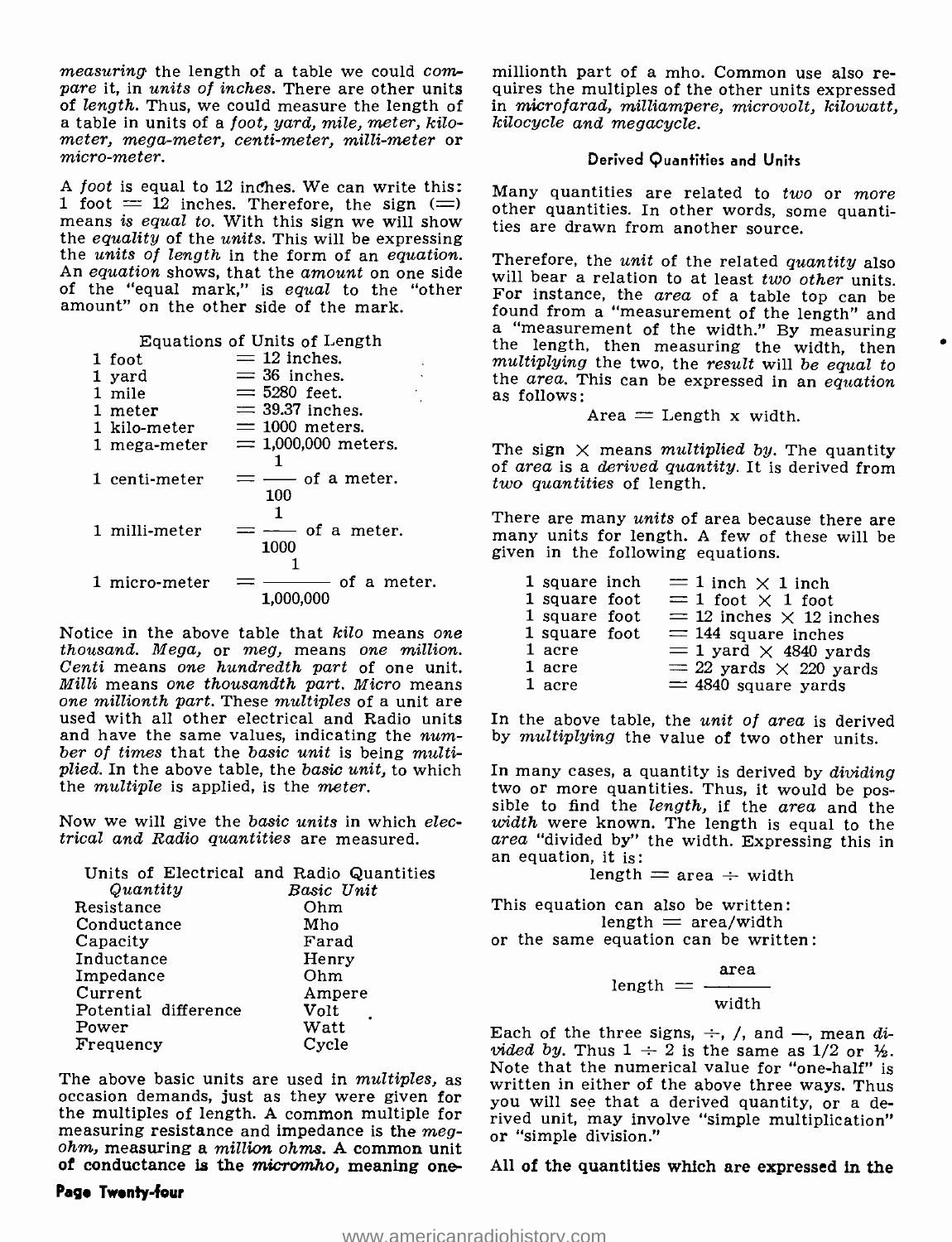table of "units of electrical and Radio quantities" on page 24 are *derived* quantities.

Thus resistance and conductance are derived from the relation of current to potential difference. Expressing the relation for resistance in the form of an equation:

## $resistance = \frac{potential difference}{current}$ current

This equation was first given by Doctor Ohm, a German physicist, and the equation is known as "Ohm's Law." He discovered the existence of resistance, by noting that the *current* in a circuit varied in proportion with any change in the potential difference. He measured the po-<br>tential difference in volts. Then he measured<br>the current in amperes. This was done again and again with increased and decreased potential differences. In each case, he found that by dividing the potential difference by the current, the *same number* appeared as the result. He reasoned further that something was resisting the flow of current in the circuit. This quantity he called resistance.

computed by dividing the number of volts by the number of amperes, or ohms  $=$  volts  $\div$  amperes

The conductance of a circuit expresses the capa-<br>bility for conducting electricity. Therefore, it expresses an opposite factor to resistance. Conductance therefore is expressed in an equation by:

 $\text{conductance} = \frac{\text{current}}{\text{notation of the region}}$ 

### potential difference

The *unit* of conductance is the mho. You will Ideal Cement Co., Devils Slide, Utah. Need one<br>note that it is spelled backwards from the "unit Iull-time and one part-time electronic technician note that it is spelled backwards from the "unit of resistance," which is the  $ohm$ . It is pronounced as  $mo$ .

The equation for *computing* the amount of con-<br>ductance is given by:

 $mhos = amperes \div volts$ 

Compare the above equation with Ohm's Law. You will see that either the *resistance* or the conductance can be computed when the number of amperes and the number of volts is known. Station WLCK, Campbellsville, Ky<br>Therefore the *property* which expresses the Station WWSO, Springfield, Ohio. Therefore the *property* which expresses the capability of conducting a current can be ex- pressed in units of ohms or mhos.

The conductance also can easily be *computed* Station KENA, Mena, Arkansas.<br>from the resistance. Divide 1 by the resistance. To save time, please write direc Thus, if "the resistance" is equal to "two ohms,"

then "the conductance" is equal to "1  $\div$  2." Therefore a "2 ohm resistance" has a "conductance of 1/2 mho."

$$
\mathrm{mhos} = \frac{1}{\mathrm{ohms}}
$$

A "100 ohm resistance" has a "conductance of  $1/100$  mhos" and a " $1/5$  resistance" has a "conductance of 5 mhos."

Incidentally, a "1/5 ohm resistance" has a "conductance of five million micromhos." This follows from the fact that "one micromho" is equal to "one millionth of a mho." Then a "million micromhos" are equal to "one mho" and "five million micromhos" are equal to "five mhos."

Resistance can also be computed from conductance:

$$
ohms = \frac{1}{mhos}
$$

Therefore, if the value of the potential difference<br>that it is easier to *compute* the value of many<br>is known in *amperes*, then the resistance can be<br>in the computer of the unities by using the "value of resis-<br>is known i The reason that we sometimes speak of "resistance" while another time we may speak of that it is easier to compute the value of many tance" in some cases, while "the value of con-<br>ductance" in another case may simplify another<br>computation. computation.<br> $\frac{u}{r}$   $\frac{u}{r}$   $\frac{u}{r}$   $\frac{u}{r}$   $\frac{u}{r}$   $\frac{u}{r}$ 



## Employment Opportunities

Central Tire and Supply Co., 518 Central Ave., Connersville, Ind. Seek a student or graduate interested in assuming complete charge of Television Department.

Ideal Cement Co., Devils Slide, Utah. Need one for maintenance of electronic control equipment, and electrical maintenance. \$1.74 per hour. Write to H. Straight, who is assistant plant man- ager and an NRI Grad.

Broadcasting stations requesting qualified technicians are as follows. A first-class radiotele-<br>phone license is required. Station WIAM, Williamston, N. C. Station WMID, Atlantic City, N. J. Station WPAX, Thomasville, Ga. Station WLCK, Campbellsville, Ky. Station WWSO, Springfield, Ohio. Station KCOM, Sioux City, Iowa. Station WBGR, Jesup, Georgia.

To save time, please write direct to the above addresses when making application or inquiry.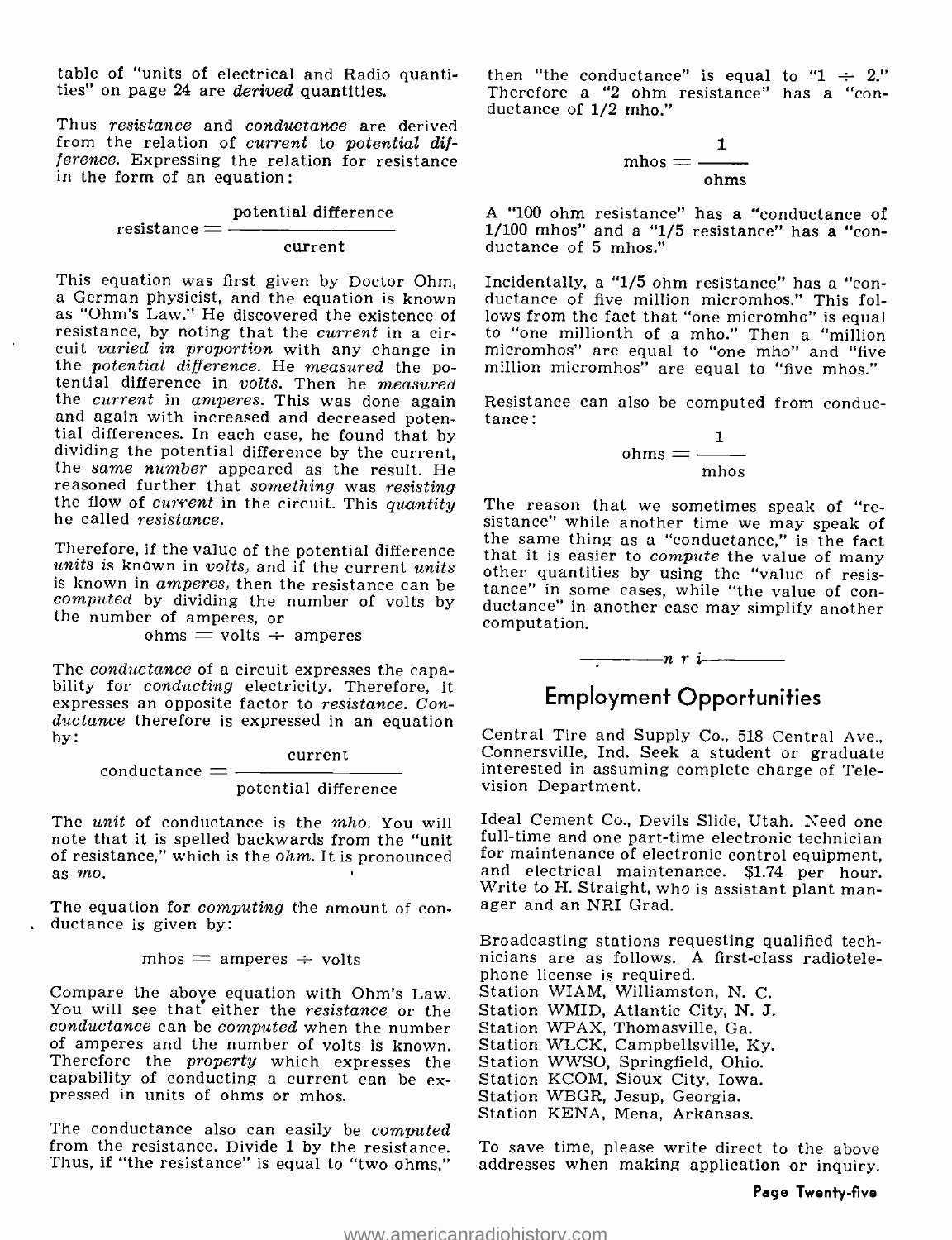# You Can Do What These NRI Graduates Are Doing



Started from Scratch-Now Radio Station Studio Engineer

"I am taking this opportunity to tell you how much I like the NRI course and what it has done for me. I didn't know a thing about Radio when I started your course just a year and a half ago. Before I finished the Servicing course I was making \$20 to \$30 a week servicing Radios.

"I am now working on the NRI Radio and Television Communications course, and already have<br>a job as Studio Engineer at Radio Station KMMJ<br>in Grand Island, Nebraska. We hope to have TV soon. I am greatly pleased that I picked NRI for my training. Today I am a Studio Engineer. Thanks for the swell training and all the co- operation you have given me."

> BILL DELZELL, Box 363 Central City, Nebraska.



Mike Roman (left) and John Roman Page Twenty-six



Getting More Radio and TV Work than He Can Do

"I began servicing when I received my third experimental kit. The NRI kits are the making for Radio. They give you confidence in yourself and the 'know-how.'

"I have a little shop in my home and am doing spare time work at present. I do quite a bit of Television work and really like it better than Radio. Am getting more work than I can do at the present time, and plan to go in for full time servicing just as soon as I can get the right location. You will be hearing from me again."

> CHARLES R. DUKES, RF 2, Box 117 Spencer, Oklahoma.

## ,Brother Graduates from NRI, Operate Spare -Time Radio and Television Shop

 $-n$  r i $-$ 

"At the present time my brother, Mike, also a graduate of your fine school, and I operate a part -time Radio and Television shop. We plan to go into full-time in the very near future. We say that your experimental kits are the best for getting a man started in servicing because they put all your learning into practice. In other words, a person is not afraid<sub>s</sub>to get right into a complicated circuit after working with your kits. We made a nice sum of \$2,645.35 during the past<br>twelve months. Without fine training such as yours we could never make that kind of money. We recommend your course to anyone who wants to make good."

> JOHN ROMAN, 14641/<sub>2</sub> Sherwood Ave., North Tonawanda, New York.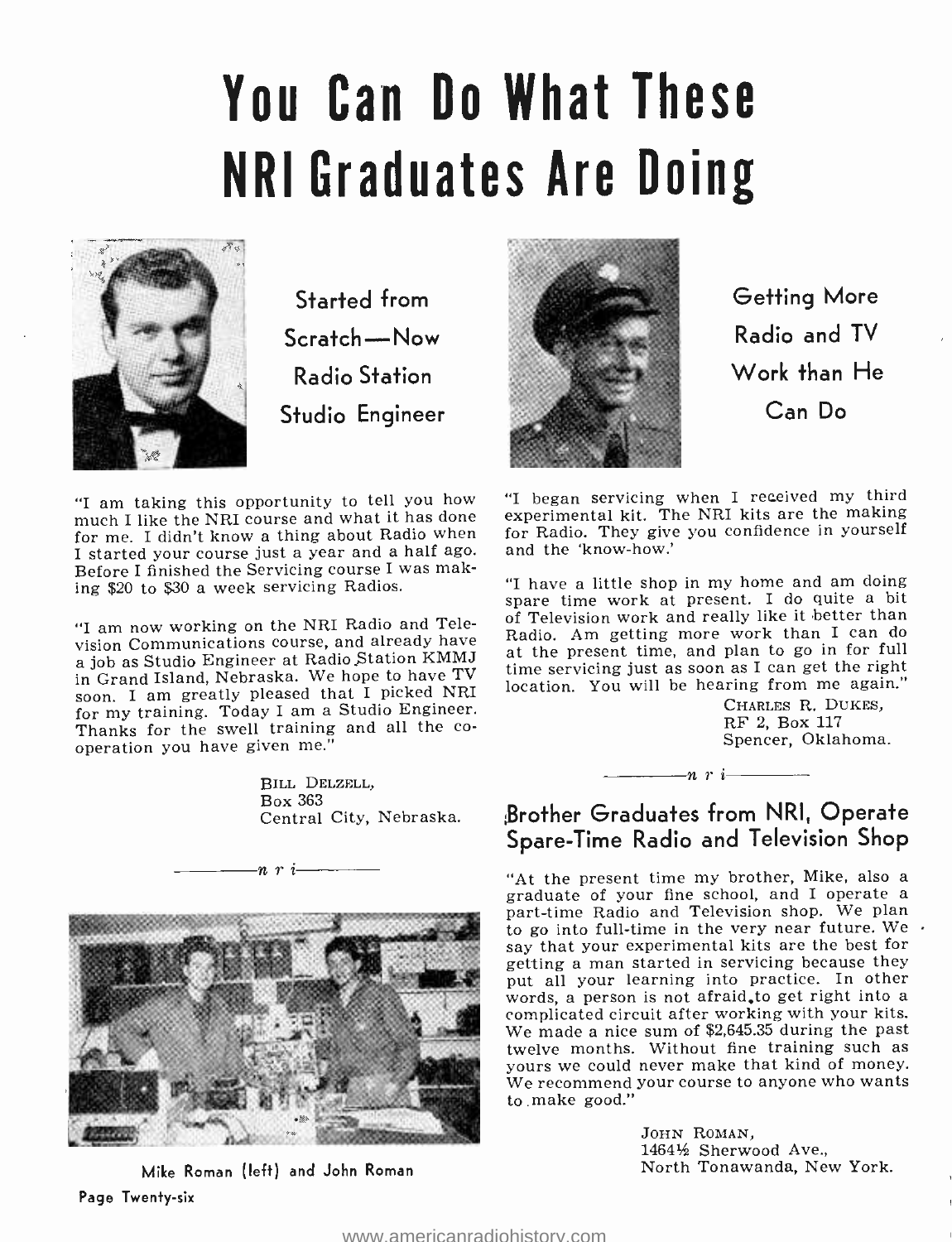

## Enrolled During Third Year High School While Member of Science Club

"Just think! A little over two years ago all I "Before enrolling with NRI, I was manager of a knew about Radio was how to turn it off and general store, making a fair living. I still manselect a station. Now, after two short years, I age the store, but also have a very good spare select a station. Now, after two short years, I age the store, but also have a very good spare<br>have been offered a job with a Radio service time Radio business in with a jeweler who looks have been offered a job with a Radio service shop in St. Henry, Ohio.

work on a project. Three other boys besides my- self who couldn't decide on a project took a chance at Radio. We built a cigar box Radio. Of course, it didn't work but it was a step in the rolled for your Radio Servicing course. Before completing the course I had repaired many radios and built a TV set."

> GERALD DROESCH, RFD 1, St. Henry, Ohio.

n r <sup>i</sup>





## Netted \$2800 in One Year From Spare Time Sales and Service

the daytime. I do the repair work at night. Last<br>
ber of the Science Club, we were required to I am looking forward to spare time.<br>
work on a project. Three other boys besides my-as Television comes to our district, in the general store, making a fair living. I still manafter taking in Radios and making sales during. year I made a net profit of \$2800 in spare time. I am looking forward to a full time job as soon future."

> "I cannot say too much for NRI. If one is willing to study, the staff of NRI is more than willing to teach you. Thank you, Mr. Smith, for what you have done for me."

> > BRUCE DURRELL, Knowlton. Que., Canada.

## Earnings Enabled Him to Pay For Course Before Completing It

 $n r i$ 

"I would like to express my appreciation for the splendid cooperation that I have received from you. I took the course on a monthly payment plan. About the twenty-fifth lesson I began to service Radios in my spare time and made well over the monthly payments. Therefore, I figure<br>the NRI course paid for itself before I completed<br>half of the training. I am now employed by a<br>local radio shop."

> $n r i$ ELFERD EIDSON, JR., Box 143, Springfield, Tenn.

As space permits, from time to time, we plan to devote a page or two in NR-TV News to short success stories such as above. They are taken from testimonial letters we have on file. Photographs and letters of this kind are

Page Twenty -seven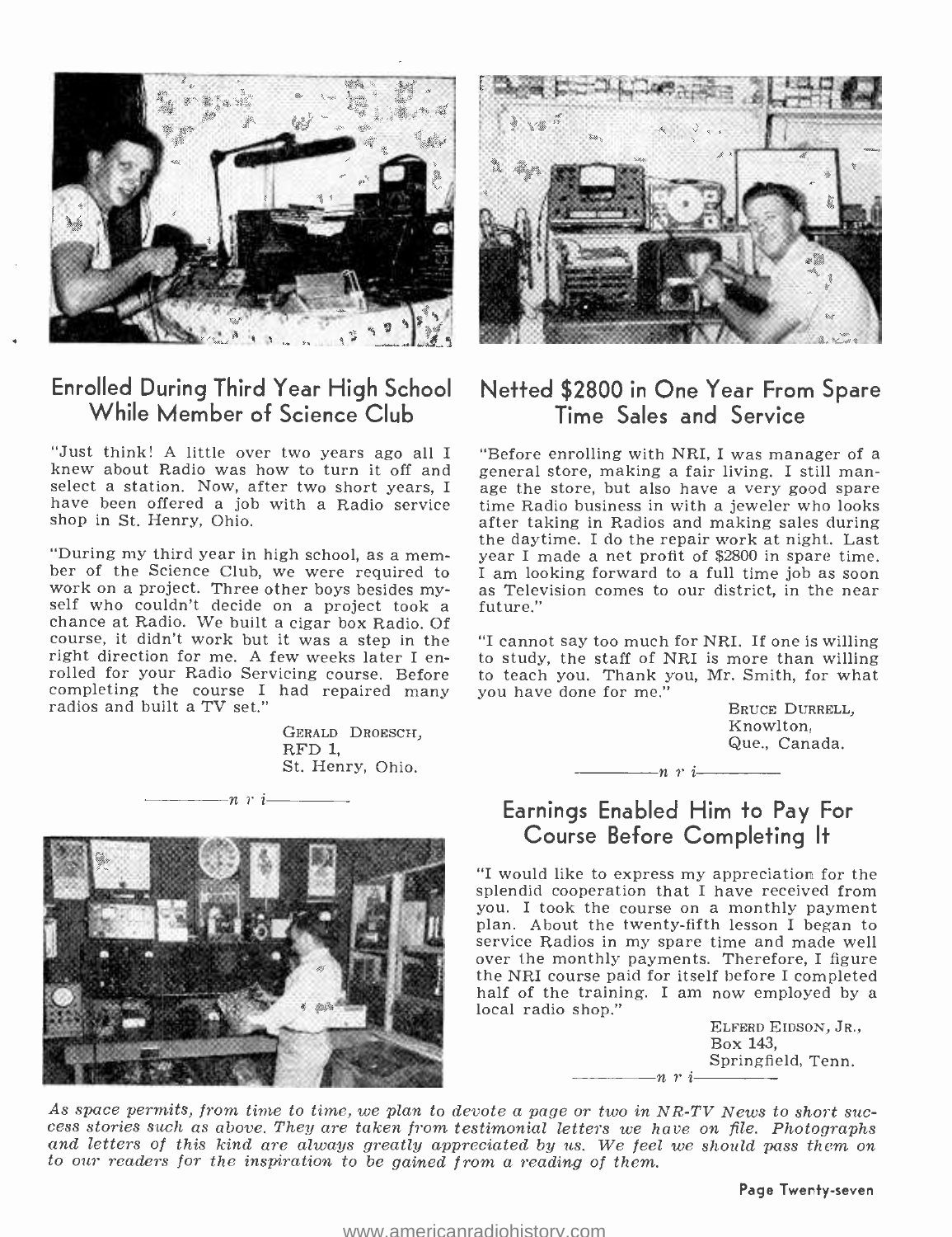

# Chapter Chatter

fourth Tuesday of each month, goes right along streshments were served. It was good to see a<br>merrily making progress. The club-room atmos-shumber of old timers at this meeting, who have merrily making progress. The club-room atmosphere at Baltimore Chapter is contagious. Old not been attending regularly. All make the timers like to come down regularly just to rub excuse that they are extremely busy but we<br>shoulders with members and talk things over. Should remember that some time must be set shoulders with members and talk things over. In these days of fast moving developments in Radio and Television certainly there is plenty of good subject matter to be discussed.

Mr. Charles H. Becker, one of our members, gave us an excellent talk on TV Deflection Circuits, using multi-vibrator and blocking-oscillator circuits. Chairman H. C. Voelkel is doing a fine job keeping things moving.

Another good service man and also a member the principal speaker at one of our meetings and gave us a very interesting talk on "Resistances in Parallel." Following this talk there was an interesting discussion on the subject.

We regret to announce that one of our very loyal members, Mr. Frank J. Orban, passed away recently. He made several valuable contributions to our Chapter such as radio testing instruments, tubes, and was always liberal in supporting any activity of the Chapter. Mr. H. J. Rathbun, past interesting because they give a<br>President of the NRI Alumni Association and an opportunity to ask questions. President of the NRI Alumni Association and former Chairman Elmer Shue were with Mr. Orban just before he passed away. This fine man Mr. L. L. Menne, Executive Secretary, was a re-<br>is deeply mourned by all of us in Baltimore cent visitor. He gave us information pertaining Chapter.

We extend a cordial welcome to all students of<br>the National Radio Institute who live in this area. It is not necessary to be a graduate of NRI<br>to attend Chapter meetings. Remember, we meet on the second and fourth Tuesday of each month at Redmens Hall, 745 West Baltimore Street.

On the occasion of a visit by the Executive Page Twenty -eight

**Baltimore Chapter,** meeting on the second and Secretary of the NRI Alumni Association re-<br>fourth Tuesday of each month, goes right along freshments were served. It was good to see a Secretary of the NRI Alumni Association reexcuse that they are extremely busy but we aside for recreation and inspiration.

> Philadelphia-Camden Chapter is having a very good year. The new officers were sworn in by former Chairman Norman Kraft. They are, Chairman, Laverne Kulp; Vice Chairman, Fred Seganti; Recording Secretary, Jules Cohen; Financial Secretary, Al Lemper; Treasurer, the ever reliable Charles J. Fehn; Librarian, Ray Weidner and Sgt.-at-Arms, Ray Stout.

New members are Earl Colgain, Robert H. Walton, Charles M. Trigley and Maron C. Tracey.

Mr. Bernie Bycer, service manager of the Perfect Television Co. gave us a very interesting talk on TV High Voltage Troubleshooting. Vice President Harvey W. Morris who is in charge of Television servicing at the fine shop of Henry Whelan here in Philadelphia, took over several meetings and discussed television servicing problems in general. These discussions are very interesting because they give all the members

Mr. L. L. Menne, Executive Secretary, was a reto the proposed law to license radio and television service men in the state of Pennsylvania. This bill contained a number of objectional features and was not brought before the Pennsylvania Assembly for action, according to reports. Apparently it died in committee.

Philadelphia- Camden Chapter meets on the sec- ond and fourth Monday of each month at the K of C Hall, Tulip and Tyson Sts. in Philadelphia.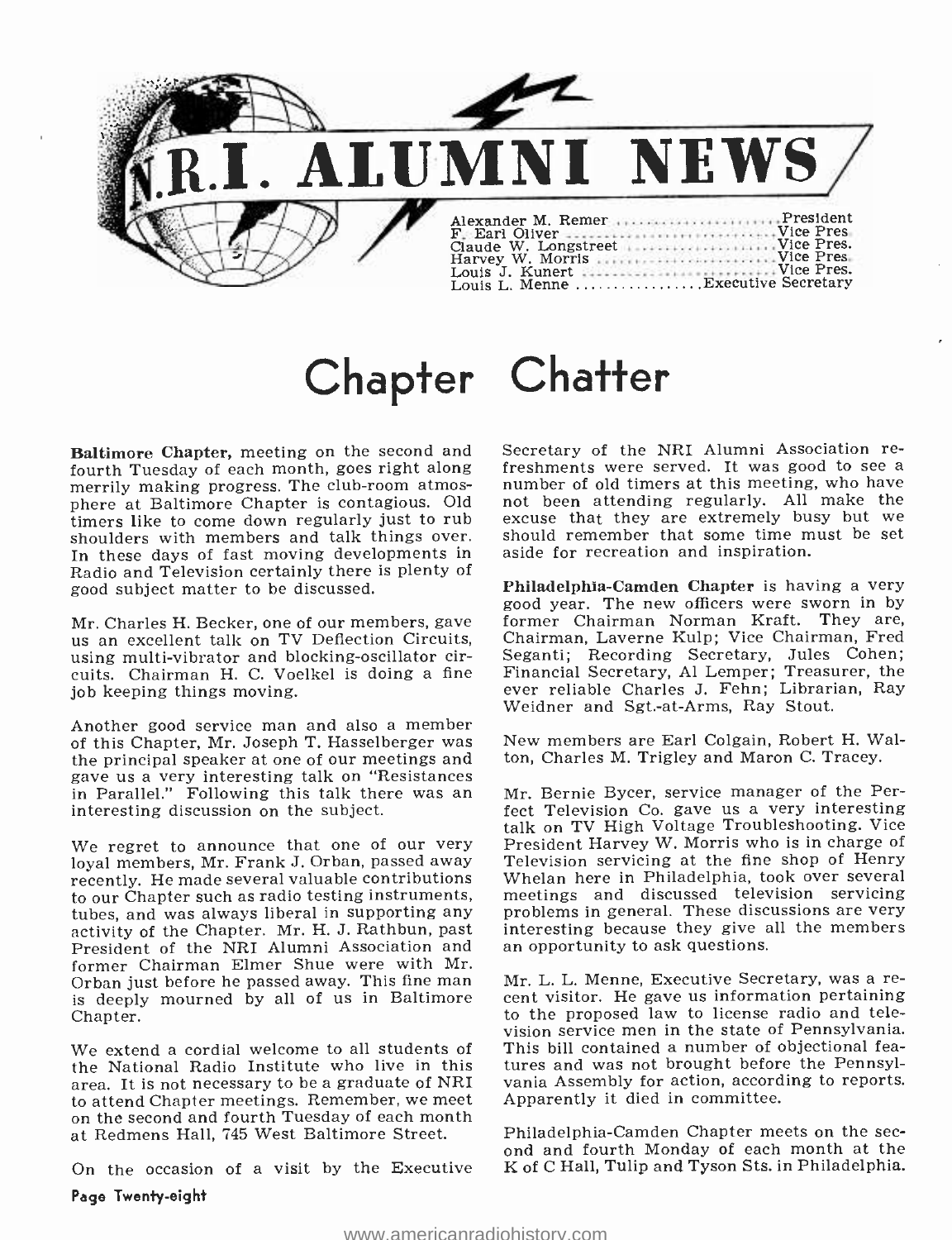Anyone desiring information pertaining to the Chapter is requested to contact Mr. Jules Cohen, Secretary, 7124 Souder, Philadelphia, phone<br>Fidelity 2-8094.

Detroit Chapter is making big plans for the an-<br>nual social meeting to be held in June. This is planned to be the big event of the year. Members will receive further information through the office of the Secretary.

A big turnout greeted Mr. L. L. Menne at his of activity into each recent visit to Detroit Chapter. He paid high smoothly as ever. recent visit to Detroit Chapter. He paid high smoothly as ever.<br>tribute to our own F. Earl Oliver, Vice President<br>of the NRI Alumni Association, for excellent James J. Newbeck, our member with NBC, conof the NRI Alumni Association, for excellent James J. Newbeck, our member with NBC, con-<br>work at a recent meeting of Chicago Chapter tinues his series of lectures on Television. In a work at a recent meeting of Chicago Chapter. Refreshments were served at this meeting.

F. Rider.

At one of our stag parties, held in Windsor, our Bob Mains took some motion pictures in color. This film was run at a recent meeting and brought back pleasant memories to all who attended that stag.

Detroit Chapter meets on the second and fourth Friday of each month at Electronics Institute, 21 Henry Street, in Detroit.



A photo of the RCA Dynamic Demonstrator board Mr. L. L. Menne administers the oath of office to which is a part of the demonstration equipment proud-<br>Iy possessed by New York Chapter.<br>J. Kunert. ly possessed by New York Chapter.



New York Chapter skipping along with an aver- age attendance of about 60 and crowding a lot of activity into each meeting, is going along as

For future meetings we have scheduled speakers chased a television set to aid our lecturers when from RCA, Philco, and a tape recording by John speaking to our members. recent meeting Mr. Newbeck discussed "Inter-<br>carrier Sound Systems." The chapter has purspeaking to our members.

> We had a great time at a special meeting held for the purpose of having our Executive Secretary come from Washington to administer the oath of office to Mr. Alex Remer, President of the NRI Alumni Association and to Vice President Louis J. Kunert, both of New York Chapter. We had an unusually good attendance at this meeting which was addressed by Mr. Menne, Mr. Frank Zimmer, Mr. Alex Remer, Mr. Lou Kunert, our Chairman, Mr. Bert Wappler, after which our very popular Mr. Thomas Hull, Jr. conducted our Radio Clinic. Mr. Hull is a thoroughly practical man and his clinic, held regularly, is extremely popular with our members.

> Another of our members, Mr. Frank E. Manz, gave us a very good talk on his experiences in Radio Servicing. These discussions of bread-andbutter problems, such as radio and television men encounter in their daily work, are very interesting and beneficial.

> New York Chapter meets on the first and third



Page Twenty -nine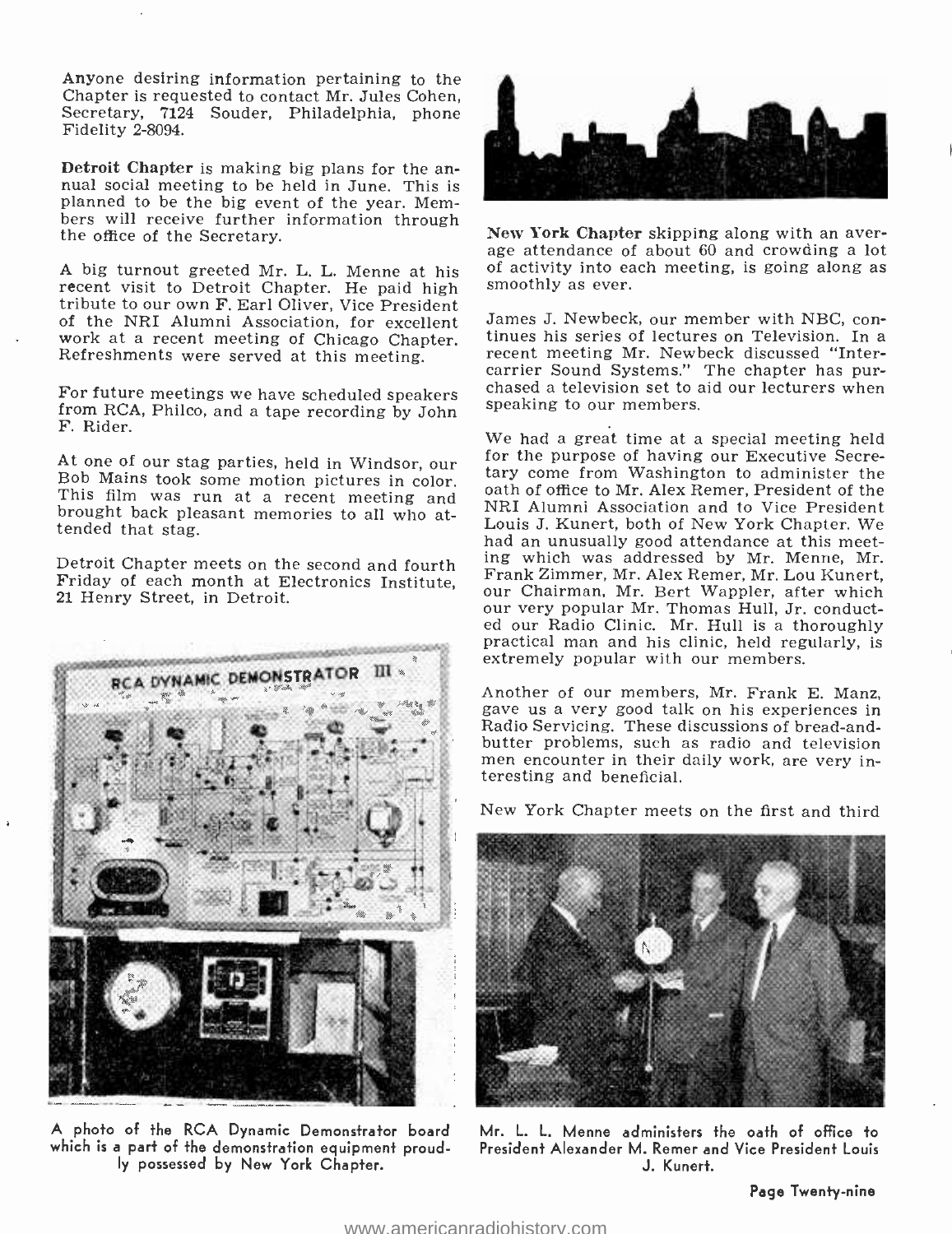

Bert Wappler (second from left) and Lou Kunert (right) display Medallions presented to them by the the published and the explaining to be (or the members how these defects may be corrected. Executive Secretary of the NRI Alumni Association, Past President Frank Zimmer and 1952 President Alex Remer give an official touch to thé ceremony. Mr. Wappler, Chairman of New York Chapter, and Mr. Kunert, Vice President of the NRI Alumni Association, were honored for their outstanding work during last all intentions that meetings by phoning Chairman year.

Thursday of each month at St. Marks Community Center, 12 St. Marks Place, between Second and Third Ave. in New York City.

Chicago Chapter, under Chairman Mead, Secretary Webber and Treasurer Adamson is finally in high gear and going places. We were delighted to have a visit from Mr. F. Earl Oliver, of Detroit, Vice President of the NRI Alumni Associapanied by Executive Secretary Menne. Both of<br>these men delivered interesting talks to our members who were interested in hearing what other Chapters are doing.

The Chapter has added some new equipment including a Television Receiver. Mr. Adamson has undertaken the job of cutting down the receiver cabinet to permit a more revealing view of the Television chassis as well as to allow the parts to be more accessible.

Chicago Chapter has laid out a program following the NRI Manuals on Practical Training in TV Servicing. These sessions are very popular with our members.

Mr. William Duebel, an enthusiastic member, proposed a plan of action to stimulate chapter attendance. He suggested that members use our blackboard to draw or sketch circuits in which they have servicing problems. Other members of the group, who may have had a similar circuit condition and who know the solution, could volunteer information. It was suggested by Mr. Duebel that members, in this way, would look forward to Chapter meetings with more enthusiasm than if they assumed that they might be called upon to speak on specific subjects. In furtherance of this suggestion Mr. Duebel kindly volunteered to take the initiative in originating such programs.

Members are always encouraged to bring in a radio chassis on which they may need help. The purpose of the meetings is to give the members an opportunity to do practical servicing.

Mr. Dan Scholz, Mr. Joseph Kalvin and Mr. Ted I. Smith have been appointed a committee to select a site and make other necessary arrangements for holding our picnic this summer. Dan<br>Scholz, by the way, is a very capable young man and an enthusiastic speaker. He has been of much aid to Mr. Adamson in introducing defects in our TV receiver and in explaining to our

New members are Michael J. Marinovich, Edward Narva, Edward C. McCarroll, and Michael J. Lauletta. Secretary Ilamae Webber reminds all members that they can get information re-Mead, Superior 7-4100. Meetings are held on the second and fourth Wednesday of each month, 33rd Floor, Tower Space, in American Furniture Mart Building, 666 Lakeshore Drive, Chicago. Please use West entrance.

## $\frac{1}{\sqrt{n}}$   $\frac{n}{i}$ If You Are An NRI Graduate

When writing to NRI, please sign yourself "GRAD." You'll save us some handling time, and we'll be able to give you prompter service. Include your student number-this way:  $Grad$ 112 YK 61.

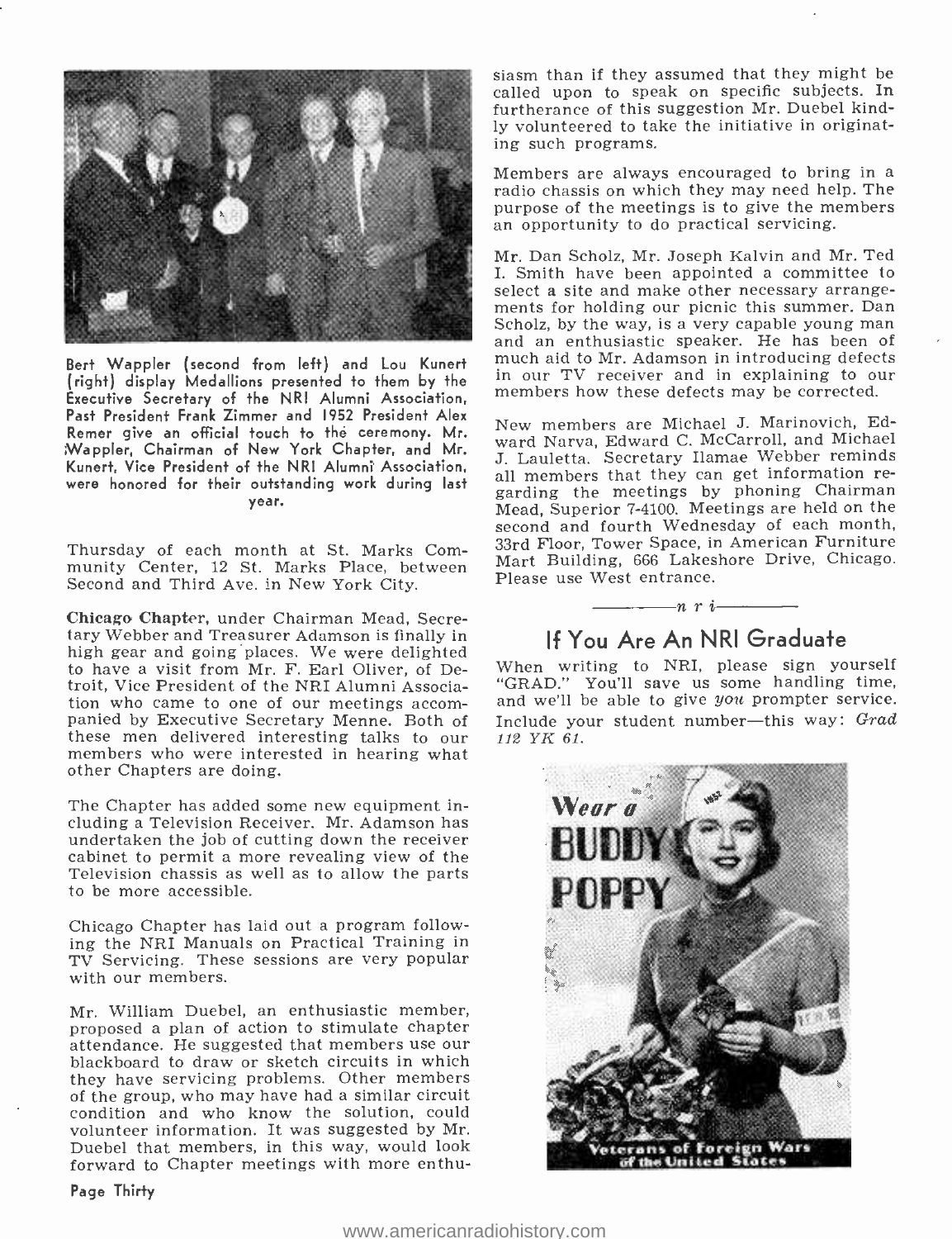

# Here And There Among Alumni Members

We are proud to of Sylvan Radio

& TV Co., Washington, D. C.

writes that he does instrument repair work with a large oil refinery and that NRI training has greatly helped him in his work.<br>  $\begin{array}{c}\nT_n = n \cdot i \\
\hline\n\end{array}$   $\begin{array}{c}\n\text{Charles H. Stamey of Ventura, California, re-} \\
\end{array}$ 

cently sent us a clipping which showed his in-<br>stallation as Commander of Ventura Chapter<br>No. 24, DAV. We congratulate Commander Stamey on this honor.<br> $\overline{\phantom{a}}$   $\overline{\phantom{a}}$   $\overline{\phantom{a}}$   $\overline{\phantom{a}}$   $\overline{\phantom{a}}$   $\overline{\phantom{a}}$   $\overline{\phantom{a}}$   $\overline{\phantom{a}}$   $\overline{\phantom{a}}$   $\overline{\phantom{a}}$   $\overline{\phantom{a}}$   $\overline{\phantom{a}}$   $\overline{\phantom{a}}$   $\overline{\phantom{a}}$   $\overline{\phantom{a}}$   $\overline{\phantom{a}}$   $\overline{\phantom{a}}$ 

Ronald M. Lawrence of Ypsilanti, Michigan, has just received his amateur general class license.<br>His new call letters are W8HGS. He said the examination was easy after completing his NRI course.<br> $\begin{array}{r} \n\hline\n\end{array}$   $\begin{array}{$ 

Graduate S. G. Philipowich, of Wawa, Ontario, Canada, tells us that he has just finished building the Public Address system described in the TV News. According to Philipowich, the system<br>works very good.<br> $n \cdot \frac{n \cdot \cdot \cdot n}{\cdot \cdot \cdot \cdot \cdot n}$ . Alumnus Leroy M. Long, of McCousville, Penna.

mentions in a recent letter that he has been em-<br>ployed for the past several years by the Westing-<br>house Radio and Television Plant located in Sunbury, Penna. Mr. Long is in the Test Depart-<br>ment.

Graduate Wallace J. Balla, of Norwalk, Conn., Peter Corpion, of the Bronx, N.Y., sends us one visited NRI. Balla had on a shiny new uniform, of his very impressive business cards. Is doing a having just completed training airline pilot. Radio is his spare time hobby.<br> $\frac{1}{\sqrt{1-\frac{1}{n}}}\cdot\frac{1}{\sqrt{1-\frac{1}{n}}}\cdot\frac{1}{\sqrt{1-\frac{1}{n}}}\cdot\frac{1}{\sqrt{1-\frac{1}{n}}}\cdot\frac{1}{\sqrt{1-\frac{1}{n}}}\cdot\frac{1}{\sqrt{1-\frac{1}{n}}}\cdot\frac{1}{\sqrt{1-\frac{1}{n}}}\cdot\frac{1}{\sqrt{1-\frac{1}{n}}}\cdot\frac{1}{\sqrt{1-\frac{1}{n}}}\cdot\frac{1}{\sqrt{1-\frac{$ 

 $-\cdots$ n r i $-$ 

Louis M. Meyer, of Concord, California, is home again after fourteen months duty, including  $\mu$  his home.<br>Korea, with the Navy. He is glad to be back at his civilian job, with the "old radio business" on the side.<br> $\frac{m}{2}$   $\frac{n}{2}$   $\frac{n}{2}$   $\frac{n}{2}$   $\frac{n}{2}$ 

NRI Alumni Association Vice President Claude W. Longstreet of Westfield, N. J. wishes to thank our Alumni members for having re-elected him to office. He says he feels greatly honored to be has a 2nd class radio-telephone license and amaassociated with such a fine group of men.<br> $\overline{n}$   $\overline{r}$   $\overline{i}$   $\overline{\cdots}$ 

hear that NRI Jefferson Service Company of Miami. He reports<br>Graduate Benja- making top pay as a bench TV serviceman and is Graduate Benja- making top pay as a b min Wolfe is now very happy working  $f_0$  manager of the of its kind in Florida. Florida, has accepted a new position with the Jefferson Service Company of Miami. He reports very happy working for the largest organization<br>of its kind in Florida.<br> $\frac{1}{\sqrt{1-\frac{1}{n}}}\int_{0}^{\pi}$  i

"T" Street branch<br>of Sylvan Radio NRI Graduate Anthony W. Mollish, of Raleigh, Graduate John F. Donnelly, of Bayton, Texas spare-time servicing business. Since graduating writes that he does instrument repair work with from NRI, Mr. Mollish has been able to quit his West Virginia, is now making a nice salary with job as a miner, and is quite pleased in his new work.<br> $\overline{n r i \overline{\smash{\big)}\smash{\big)}\substack{n \text{ } r \text{ } i \text{ } \text{ } n \text{ } c \text{ } n \text{ } c \text{ } n}}$ 

that his NRI course proved a great aid in securing his first-class commercial operator's license,<br>and recently his extra amateur license. But-<br>kiewicz is a Radio operator with Capital Airlines.<br> $\frac{m}{n}$   $\frac{m}{n}$   $\frac{1}{n$ 

Graduate Cecil J. Giunipero recently left Station WHJB, Greensburg, Penna., to accept a position<br>on the technical operating staff of WNBF-AM-FM-TC in Binghamton, New York.

 $\frac{1}{\cdot}$  - - - - n r i -Graduate Alfred Potter, Jr., of Staten Island, N. Y., is now a maintenance engineer with the American Broadcasting Co., working at the ABC Television center.<br> $\frac{1}{\sqrt{1-\frac{1}{n}}}\frac{1}{\sqrt{n}}$ 

Graduate T. L. Kidd is now Electronics Quality Control Engineer with the Boeing Aircraft Co., Wichita, Kansas. His work is in connection with Radar, Fire Control, and Communications equip-<br>ment.  $\frac{n}{1-\frac{1}{2}}$   $\frac{n}{1-\frac{1}{2}}$   $\frac{n}{1-\frac{1}{2}}$ 

Steve Solo, of Detroit, Mich., now has the ama- teur call WN8IEC, and is about ready for his Class B license. He is an electronics technician and electrician for the Ford Motor Car Co.

Peter Corpion, of the Bronx, N. Y., sends us one of his very impressive business cards. Is doing a fine business.  $\frac{1}{1-\epsilon}$   $\frac{n}{1-\epsilon}$   $\frac{n}{1-\epsilon}$ 

Wm. D. LoPatriello, of Buffalo, N. Y., writes that he now has a spare -time Television business in his home.<br>R. E. Fischer, of San Antonio, Texas, reports that

Fischer's Radio Service is doing well. He also mentions a desire to became acquainted with other NRI men in San Antonio.<br> $\frac{m}{r}$ 

Graduate John L. Zimmerman, of Coral Gables, agve him.<br> $G$ Alumnus Clyde C. Cook, of Millbrae, Calif., now teur call W6GBV. Says the examination was gave him.